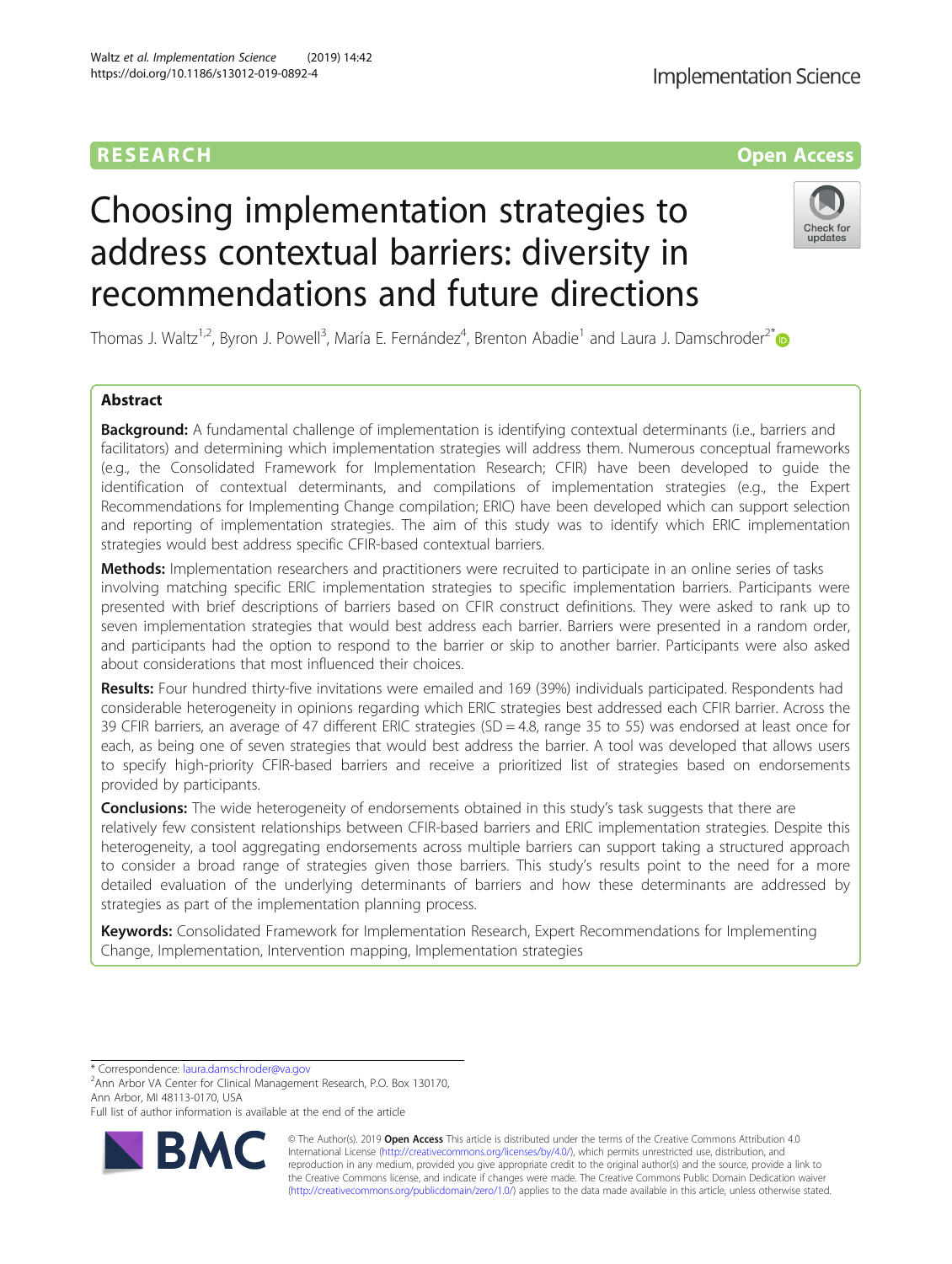# Background

The gap between the identification of evidence-based innovations (EBIs) and their consistent and widespread use in healthcare is widely documented. Consequently, funders have prioritized implementation research dedicated to accelerating the pace of implementing EBIs in real-world healthcare settings. The challenges in implementing EBIs, or any significant organizational change, are significant and widespread. In an international survey of over 3000 executives, Meaney and Pung reported that two thirds of the respondents indicated that their companies had failed to achieve a true improvement in performance after implementing an organizational change [\[1\]](#page-13-0). Academic researchers can be even more critical of change efforts, noting that implementation efforts can even lead to organizational crises [\[2](#page-13-0)]. This is not surprising, given the lack of guidance about which implementation strategies to use for which EBIs in which contexts, and in what timeframe. Identification, development, and testing of implementation techniques and strategies, which constitute the "how to" of implementation efforts [[3](#page-13-0)], are the top priorities for implementation science [[4](#page-13-0)–[7](#page-13-0)]. Despite the identification and categorization of a range of implementation strategies [\[8](#page-13-0)–[10\]](#page-13-0) and research assessing their effectiveness [[11\]](#page-13-0), there is little guidance on how to match implementation strategies with known barriers.

A foundational, though unproven, hypothesis, is that strategies must be tailored to local context [[12](#page-13-0)–[15](#page-13-0)]. Baker et al. [[16](#page-13-0)] define tailoring as

"… strategies to improve professional practice that are planned, taking account of prospectively identified determinants of practice. Determinants of practice are factors that could influence the effectiveness of an intervention … and have been … referred to [as] barriers, obstacles, enablers, and facilitators [within the context in which the intervention occurs]."

While this overarching hypothesis seems intuitive, most studies have not tailored implementation strategies to context  $[17, 18]$  $[17, 18]$  $[17, 18]$  $[17, 18]$  $[17, 18]$ . A strategy that is successful in one context may be inert or result in failure in another. As Grol et al. state, "systematic and rigorous methods are needed to enhance the linkage between identified barriers and change strategies" [[18\]](#page-14-0). Results from a systematic literature review [\[16](#page-13-0)] concluded that tailored implementation strategies:

"… can be effective, but the effect is variable and tends to be small to moderate. The number of studies remains small and more research is needed, including … studies to develop and investigate the components of tailoring (identification of the most important determinants, selecting interventions to address the determinants)."

Thus, tailoring strategies requires several steps: (1) assess and understand determinants within the local context, (2) identify change methods (theoretically and empirically based techniques that influence identified determinants) to address those determinants, and (3) develop or choose strategies that use those methods to address the determinants [[19](#page-14-0), [20](#page-14-0)].

Theoretical frameworks have been developed to assess potential contextual determinants, referred to as determinant frameworks [\[21\]](#page-14-0). The Consolidated Framework for Implementation Research (CFIR) [[22](#page-14-0)] is one of the most well-operationalized [\[23,](#page-14-0) [24\]](#page-14-0) and widely used determinant frameworks, designed specifically to systematically assess potential determinants within local settings. The CFIR includes 39 constructs (i.e., determinants), organized into five domains: Innovation Characteristics (e.g., complexity, strength of the evidence), Outer Setting (e.g., external policy and incentives), Inner Setting (e.g., organizational culture, the extent to which leaders are engaged), Characteristics of Individuals Involved (e.g., self-efficacy using the EBI in a sustainable way), and Process (e.g., planning and engaging key stakeholders). The CFIR can be used to assess context prospectively. This information can help guide decisions about the types of strategies that may be appropriate and match the needs of the local context.

Compilations of implementation strategies such as the Expert Recommendations for Implementing Change (ERIC) [[10\]](#page-13-0) have been developed to support systematic reporting of implementation strategies both prospectively and retrospectively. The ERIC compilation has 73 discrete implementation strategies involving one action or process. These strategies can be viewed as the building blocks of multifaceted strategies used to address the potential determinants of implementation for a specific EBI. Previous research indicates that (1) most ERIC implementation strategies are rated as high in their potential importance [[25](#page-14-0)], (2) high numbers of strategies are often selected as being applicable for particular initiatives prospectively [[26](#page-14-0)–[28\]](#page-14-0), and (3) similarly high numbers of strategies are identified in retrospective analyses [\[27](#page-14-0), [29](#page-14-0)].

There is a need to identify the specific strategies stakeholders should most closely consider using when planning implementation. Which strategies to consider is likely dependent on both the specific EBI or practice innovation and the implementation context. The CFIR [[22](#page-14-0)] serves as a comprehensive framework for characterizing contextual determinants of implementation while the ERIC compilation of implementation strategies serves as a comprehensive collection of discrete implementation strategies. The purpose of this study was to identify which ERIC strategies best address specific CFIR determinants, framed as barriers. The primary task of the present study involved having a wide community of implementation researchers and practitioners specify the top 7 ERIC strategies for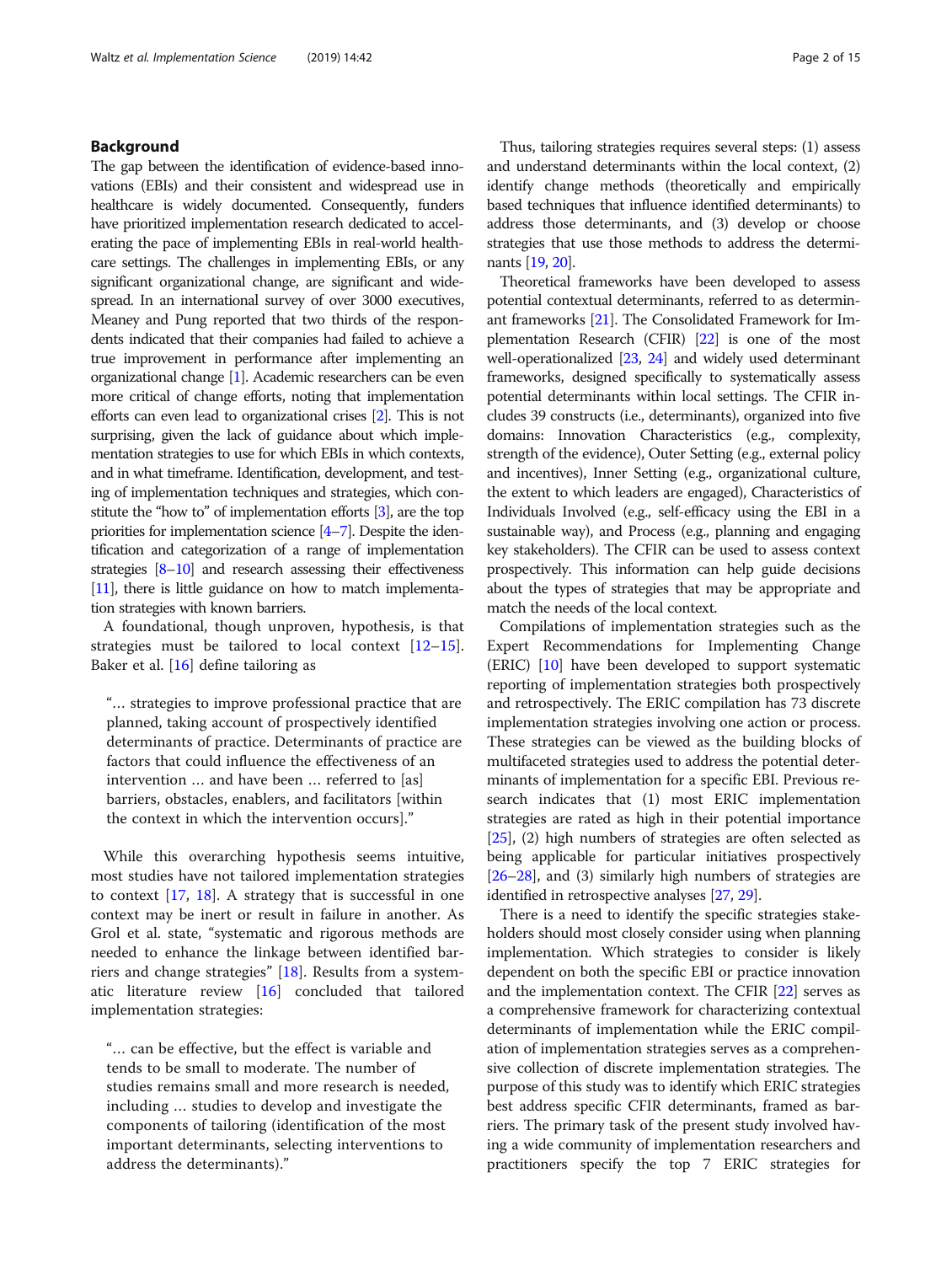addressing specific CFIR-based barriers. These results were then used to build a tool that may serve as an aid for considering implementation strategies based on CFIR constructs as part of a broader planning effort.

# Methods

We elicited input from experts who were part of the broad implementation science and practice communities using an online platform that instructed experts to choose which ERIC strategies would best address specific CFIR-based barriers. Experts used a ranking method because previous research found that expert stakeholders tend to rate 70% of ERIC implementation strategies generally, as "moderately important" or higher [\[25\]](#page-14-0). When there is a skewed distribution, in which a high number of variables are important, use of a ranking method forces respondents to compare choices relative to one another. When selecting the "top 7" strategies of a set of 73, ranking forces identification of strategies of the highest value among potential near equals.

# Recruitment

Recruitment targeted individuals familiar with CFIR, including first authors of articles citing the 2009 CFIR article, participants of a user panel for [www.CFIRGuide.org](http://www.cfirguide.org) (a technical assistance website), and individuals who had directly contacted the CFIR research team for assistance. Notices of the study were also distributed through the National Implementation Research Network (NIRN), the Society for Implementation Research Collaboration (SIRC), and the Implementation Networks' message boards and mailing lists. Interested persons contacted the study team and were added to the invitation list. The research team sent reminders to potential participants weekly until at least 20 participants had provided responses to each of the 39 CFIR-based barrier statements.

# Procedure

The welcome page of the online survey provided an overview of the tasks and a link to a PDF version of the list of ERIC implementation strategies and their definitions for easy reference during the survey. The survey began with four demographic questions to capture participants' self-reported implementation science expertise ("Implementation experts have knowledge and experience related to changing care practices, procedures, and/or systems of care. Based on the above definition, could someone accuse you of being an implementation expert?"), VA affiliation, research responsibilities, and clinical responsibilities.

The second section of the survey presented participants with a randomly selected CFIR barrier (the 39 CFIR constructs were each used to describe a barrier) and a brief barrier narrative (see Table [2](#page-6-0)). Participants could choose to skip or accept the barrier presented. If

the participant selected "skip," they could choose to (a) receive another randomly selected CFIR barrier (selection without replacement), (b) go to the final five questions of the survey, or (c) exit with the option to return to the survey at a more convenient time. If the barrier was accepted, the participant was taken to a new page where they were instructed to "Select and rank up to 7 strategies that would best address the following barrier." The CFIR barrier and its accompanying description were displayed, followed by further instructions to "Drag and drop ERIC strategies from the left column to the Ranking box and order them so that #1 is the top strategy" (see Fig. [1](#page-3-0)). The left column listed all 73 ERIC discrete implementation strategies. Next to each strategy was an information icon that users could click to see a pop-up definition of the strategy. These definitions were identical to those published [[10\]](#page-13-0) and provided in the PDF at the beginning of the survey. Participants had unlimited time to select their strategies and place them in rank order. The bottom of the page provided an optional open comment section to add an explanation, rationale, or information about their confidence in their ranking. Responses were saved when the participants clicked on the "Next" button, after which another randomly selected CFIR-based barrier was presented that the participant could either skip or accept. The option to skip or accept CFIR categories was given to ensure respondents could opt out of providing responses if they were unfamiliar with a particular barrier. Participants were encouraged to provide responses for at least eight CFIR barriers.

The third and final section of the survey asked participants to report to what extent feasibility, improvement opportunity, validity, difficulty, and relevance of each ERIC strategy influenced their ranked choices, on a three-point scale from "not influential" to "extremely influential."

# Results

# Participants

A total of 435 invitations were emailed, and 169 individuals provided responses (39% participation rate) including demographics. Most participants self-identified as an implementation expert (85.2%). A similar percentage (81.7%) indicated that more than 50% of their employment was dedicated to research. Only 3% indicated that none of their employment was dedicated to research and the remainder (15.4%) indicated less than 50% of their employment was dedicated to research. About one fourth of the participants had clinical responsibilities (26.6%) with 7.1% providing direct patient care, 12.4% serving a management or oversight role for direct care, and 7.1% indicating having both direct care and management responsibilities. About a third (34.3%) of the participants were either employed or affiliated with the US Veterans Health Administration (VHA). Most respondents were from the USA (83%),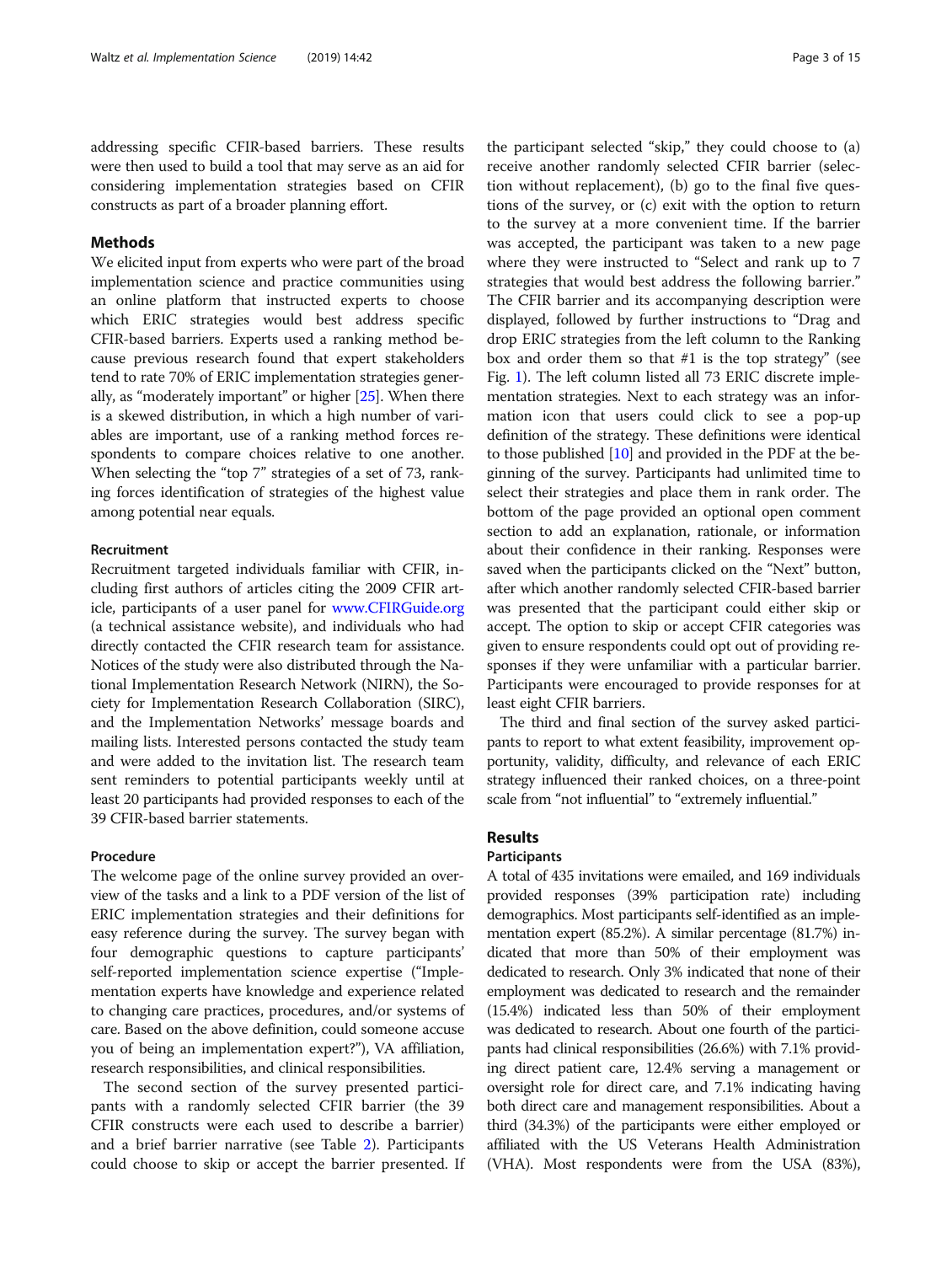<span id="page-3-0"></span>

Canada (7%), and Australia (4%), with the remainder from British, European, and African countries.

Each participant provided strategy rankings for an average of 6.1 CFIR barriers (range 1–36). The number of respondents for each CFIR barrier varied; across the barriers, an average of 26 respondents (range 21 to 33) selected up to seven strategies they felt would best address that barrier.

# Endorsement of strategies

Participants identified an average of six strategies (SD = 4.75, range  $= 1$  to 7, mode  $= 7$ ) per barrier. There was considerable heterogeneity of opinion regarding which ERIC strategies best addressed each CFIR barrier. Across all 39 CFIR barriers, an average of 47 different ERIC strategies  $(SD = 4.8; \text{ range } 35 \text{ to } 55)$  was endorsed at least once, as being one of the top 7 strategies that would best address each barrier. Considering the 39 CFIR barriers and 73 ERIC strategies, there were 2847 possible barrier-strategy combinations (i.e., 39 CFIR barriers X 73 ERIC strategies). Altogether, at least one participant endorsed 1832 (64%) of the 2847 possible individual barrier-strategy combinations.

Table [1](#page-4-0) shows the distribution of endorsements for a single example CFIR barrier, Reflecting and Evaluating (within the Process domain), which was described as, "There is little or no quantitative and qualitative feedback about the progress and quality of implementation nor regular personal and team debriefing about progress and experience." Twenty-five participants identified ERIC strategies to address this barrier; 43 ERIC strategies were endorsed by at least one of the 25 respondents.

Over half of the 25 respondents endorsed two strategies ("Develop and implement tools for quality monitoring" and "Audit and Provide Feedback"). We characterize these strategies as level 1 endorsements because the majority of respondents endorsed those strategies. The top quartile of endorsement levels across all individual barrier-strategy combinations included combinations with at least 20% of respondents endorsing that combination. We refer to strategies with 20–49.9% endorsement as "level 2" endorsements. Table [1](#page-4-0) lists eight level 2 strategies chosen by the participants that would best address the barrier related to lack of Reflecting and Evaluating.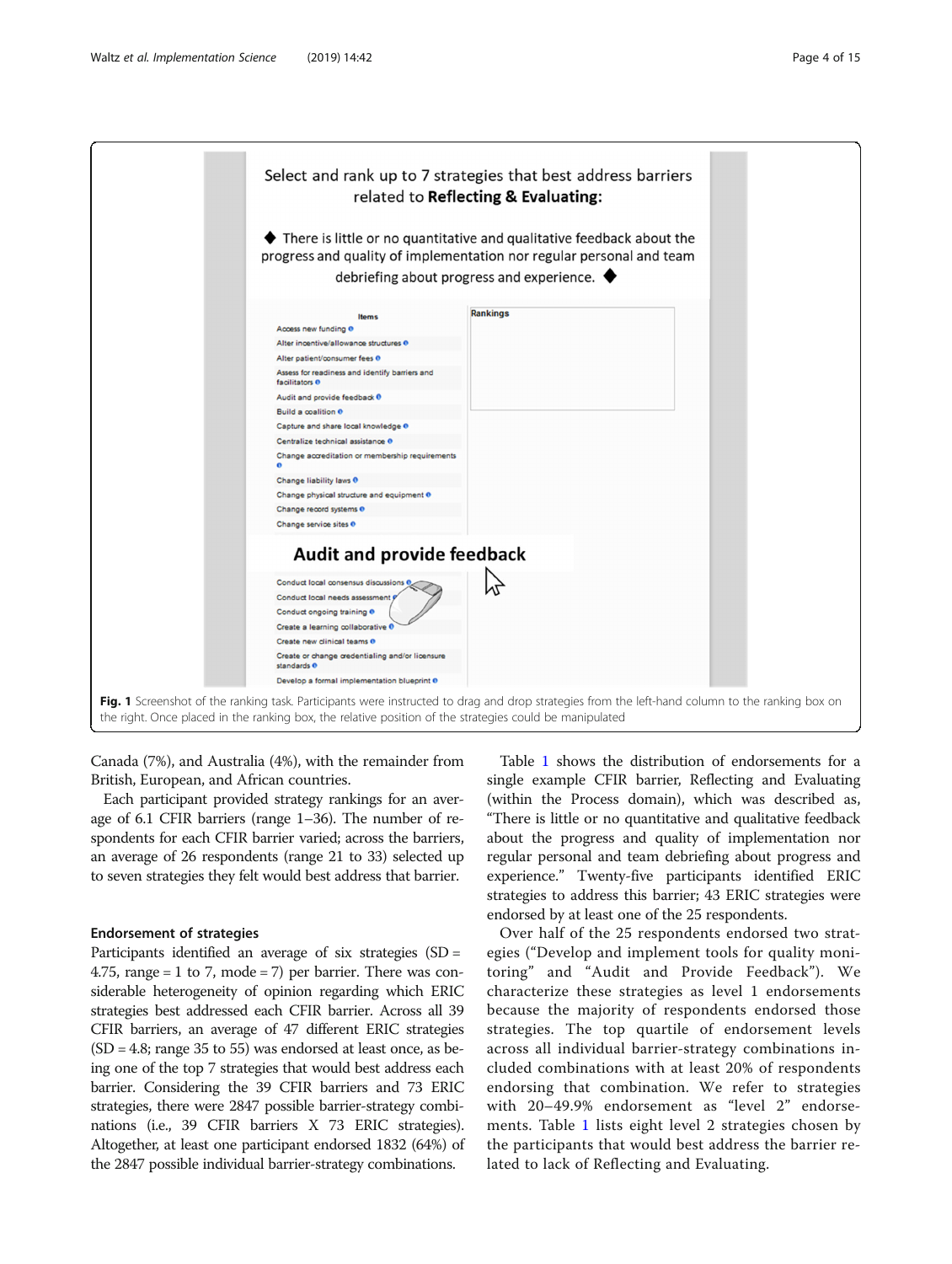# <span id="page-4-0"></span>Table 1 ERIC strategies endorsed to address CFIR barrier: Reflecting and Evaluating

| Level*         | ERIC strategy                                                     | Endorsements                                                                                                                                                                                                                                                                                             | $n = 25$ respondents |  |  |
|----------------|-------------------------------------------------------------------|----------------------------------------------------------------------------------------------------------------------------------------------------------------------------------------------------------------------------------------------------------------------------------------------------------|----------------------|--|--|
|                |                                                                   |                                                                                                                                                                                                                                                                                                          |                      |  |  |
|                |                                                                   | Count                                                                                                                                                                                                                                                                                                    | Percentage (%)       |  |  |
| 1              | Develop and implement tools for quality monitoring                | 15                                                                                                                                                                                                                                                                                                       | 60                   |  |  |
| 1              | Audit and provide feedback                                        | 14                                                                                                                                                                                                                                                                                                       | 56                   |  |  |
| 2              | Develop and organize quality monitoring systems                   | 10                                                                                                                                                                                                                                                                                                       | 40                   |  |  |
| 2              | Facilitate relay of clinical data to providers                    | 9                                                                                                                                                                                                                                                                                                        | 36                   |  |  |
| 2              | Obtain and use patients/consumers and family feedback             | 7                                                                                                                                                                                                                                                                                                        | 28                   |  |  |
| 2              | Organize clinician implementation team meetings                   | 7                                                                                                                                                                                                                                                                                                        | 28                   |  |  |
| 2              | Purposely reexamine the implementation                            | 7                                                                                                                                                                                                                                                                                                        | 28                   |  |  |
| $\overline{2}$ | Use data experts                                                  | 7                                                                                                                                                                                                                                                                                                        | 28                   |  |  |
| $\overline{2}$ | Capture and share local knowledge                                 | 6                                                                                                                                                                                                                                                                                                        | 24                   |  |  |
| $\overline{2}$ | Facilitation                                                      | 5                                                                                                                                                                                                                                                                                                        | 20                   |  |  |
|                | Change record system                                              | $\overline{4}$                                                                                                                                                                                                                                                                                           | 16                   |  |  |
|                | Conduct ongoing training                                          | 4<br>$\overline{4}$<br>4<br>3<br>3<br>3<br>3<br>3<br>3<br>$\overline{2}$<br>$\overline{2}$<br>2<br>$\overline{2}$<br>$\overline{2}$<br>$\overline{2}$<br>$\overline{2}$<br>$\overline{2}$<br>$\overline{2}$<br>$\mathbf{1}$<br>1<br>1<br>1<br>1<br>1<br>1<br>1<br>1<br>1<br>$\mathbf{1}$<br>$\mathbf{1}$ | 16                   |  |  |
|                | Develop a formal implementation blueprint                         |                                                                                                                                                                                                                                                                                                          | 16                   |  |  |
|                | Provide local technical assistance                                |                                                                                                                                                                                                                                                                                                          | 16                   |  |  |
|                | Assess for readiness and identify barriers and facilitators       |                                                                                                                                                                                                                                                                                                          | 12                   |  |  |
|                | Conduct cyclical small tests of change                            |                                                                                                                                                                                                                                                                                                          | 12                   |  |  |
|                | Tailor strategies                                                 |                                                                                                                                                                                                                                                                                                          | 12                   |  |  |
|                | Use an implementation adviser                                     |                                                                                                                                                                                                                                                                                                          | 12                   |  |  |
|                | Use data warehousing techniques                                   |                                                                                                                                                                                                                                                                                                          | 12                   |  |  |
|                | Use train the trainer strategies                                  |                                                                                                                                                                                                                                                                                                          | 12                   |  |  |
|                | Build a coalition                                                 |                                                                                                                                                                                                                                                                                                          | 8                    |  |  |
|                | Conduct local consensus discussions                               |                                                                                                                                                                                                                                                                                                          | 8                    |  |  |
|                | Create a learning collaborative                                   |                                                                                                                                                                                                                                                                                                          | 8                    |  |  |
|                | Identify and prepare champions                                    |                                                                                                                                                                                                                                                                                                          | 8                    |  |  |
|                | Inform local opinion leaders                                      |                                                                                                                                                                                                                                                                                                          | 8                    |  |  |
|                | Involve executive boards                                          |                                                                                                                                                                                                                                                                                                          | 8                    |  |  |
|                | Prepare patients/consumers to be active participants              |                                                                                                                                                                                                                                                                                                          | 8                    |  |  |
|                | Provide ongoing consultation                                      |                                                                                                                                                                                                                                                                                                          | 8                    |  |  |
|                | Recruit, designate, and train for leadership                      |                                                                                                                                                                                                                                                                                                          | 8                    |  |  |
|                | Conduct educational meetings                                      |                                                                                                                                                                                                                                                                                                          |                      |  |  |
|                | Conduct educational outreach visits                               |                                                                                                                                                                                                                                                                                                          | 4                    |  |  |
|                | Conduct a local needs assessment                                  |                                                                                                                                                                                                                                                                                                          |                      |  |  |
|                | Develop academic partnerships                                     |                                                                                                                                                                                                                                                                                                          |                      |  |  |
|                | Develop disincentives                                             |                                                                                                                                                                                                                                                                                                          |                      |  |  |
|                | Intervene with patients/consumers to enhance uptake and adherence |                                                                                                                                                                                                                                                                                                          |                      |  |  |
|                | Involve patients/consumers and family members                     |                                                                                                                                                                                                                                                                                                          |                      |  |  |
|                | Place innovation on a fee for service lists/formularies           |                                                                                                                                                                                                                                                                                                          |                      |  |  |
|                | Provide clinical supervision                                      |                                                                                                                                                                                                                                                                                                          |                      |  |  |
|                | Revise professional roles                                         |                                                                                                                                                                                                                                                                                                          |                      |  |  |
|                | Stage implementation scale up                                     |                                                                                                                                                                                                                                                                                                          |                      |  |  |
|                | Start a dissemination organization                                |                                                                                                                                                                                                                                                                                                          |                      |  |  |
|                | Use capitated payments                                            |                                                                                                                                                                                                                                                                                                          |                      |  |  |
|                | Work with educational institutions                                |                                                                                                                                                                                                                                                                                                          | 4                    |  |  |

Note: ERIC strategies selected when respondents were asked to "… select … top 7 …" to address the following barrier: "There is little or no quantitative and qualitative feedback about the progress and quality of implementation nor regular personal and team debriefing about progress and experience" \*Level of endorsement: Level 1 includes strategies endorsed by at least 50% of respondents. Level 2 includes strategies endorsed by 20–49.9% of respondents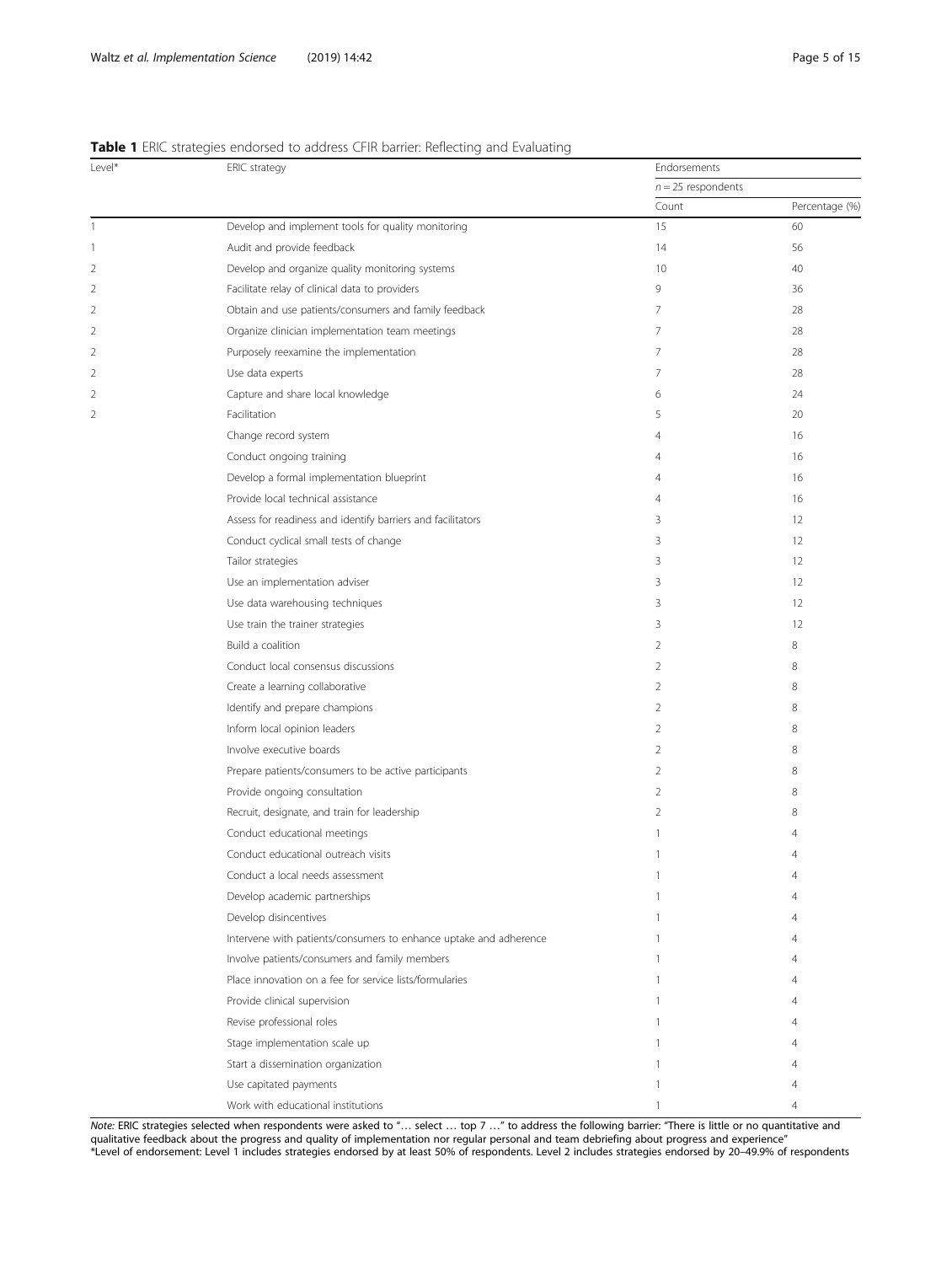Overall, level 2 strategies comprised 332 (18.1%) of the 1832 endorsed barrier-strategy combinations while level 1 comprised 39 (2.1%). Twenty-one of the 39 CFIR barriers did not have a level 1 recommended strategy; Level 1 endorsements ranged from 0 to 3. CFIR barriers had a range of 5 to 15 level 2 strategies endorsed by respondents. Table [2](#page-6-0) lists the number of level 1 and level 2 endorsements for each CFIR barrier. The table includes the barrier description used for each CFIR construct. Additional file [1](#page-13-0) lists the level of endorsement for each of the 2847 possible individual barrier-strategy combinations.

Table [3](#page-8-0) summarizes considerations that influenced participants' selections of strategies. The relevance of the strategy to the CFIR barrier was the single most influential consideration followed by the perceived improvement opportunity and feasibility of the chosen strategies. Level of difficulty, while endorsed by the majority of respondents as extremely or somewhat influential, nonetheless, had the lowest level of endorsement.

Of the 169 participants, 73 (43%) provided comments in the optional comment boxes at the bottom of each ranking page; a total of 187 comments were provided. Comments were coded by themes that were inductively derived based on descriptive coding of content [\[30\]](#page-14-0). Coding was completed by the primary coder (BA) and then reviewed by the research team. These themes included confidence in choice, elaboration on choice, issues related to CFIR barrier, issues related to context, issues related to implementation strategies, technical issues with the survey platform, and nonspecific comments. Twenty-three of the comments were coded as reflecting multiple themes. Most comments involved participants elaborating on their choices. Table [4](#page-9-0) provides a summary of the qualitative content.

#### **Discussion**

This is the first study to engage expert implementation stakeholders in identifying discrete ERIC implementation strategies that would best address specific barriers based on the 39 CFIR contextual determinants of implementation. Of the 39 CFIR barrier scenarios, 21 barriers had at least one and up to three ERIC strategies chosen as "in the top seven" by most participants (i.e., level 1 endorsements). Otherwise, there was substantial heterogeneity in strategies chosen to address barriers. A range of 35 to 55 strategies was endorsed by one or more respondents across the range of barriers. These results illustrate that with the exception of a few strategies, there is little consensus regarding which strategies are most appropriate to address CFIR barriers when experts used a ranking approach.

Previous research reported that most ERIC strategies (i.e., 54 of 73 or 74.0%) were rated as moderately to extremely important by participating experts [[25\]](#page-14-0). In the current study, of the 22 ERIC strategies receiving level 1 endorsement, 16 (72.7%) had been rated in the top

quadrant of importance and feasibility out of the list of 73 strategies [\[25](#page-14-0)]. In contrast, only two of the 22 strategies (9.1%) were rated in the lowest quadrant of both importance and feasibility. Thus, the present findings indicate that importance and feasibility may vary based on the presence of specific CFIR barriers.

The present results can be juxtaposed with those of Rogal and colleagues [\[29](#page-14-0)] where a retrospective analysis of ERIC strategies used to implement a new generation EBI for hepatitis C virus (HCV) across 80 VHA health stations was conducted. Respondents (stakeholders actively involved in the HCV EBI's implementation) were presented with the list of ERIC strategies and asked, "Did you use X strategy to promote HCV care in your center?" Respondents indicated yes for an average of  $25$  strategies  $(SD = 14)$  with higher numbers of strategies being associated with higher numbers of new EBI treatment starts. Thus, the heterogeneity of ERIC strategies endorsed in the present study based on brief descriptions of barriers, independent of a specific EBI implementation, is consistent with the heterogeneity observed in Rogal et al.'s retrospective assessment of HCV EBI implementation. Similar results have been found in other healthcare sectors as well [\[27,](#page-14-0) [28\]](#page-14-0).

Based on results from the current study, we developed the CFIR-ERIC Implementation Strategy Matching Tool, which is publicly available on [www.cfirguide.org](http://www.cfirguide.org). Because of the wide diversity of responses by our expert respondents and the lack of consensus this represents for the majority of endorsements, this tool must be used with caution.

It is likely that the diversity of endorsements of specific implementation strategies to address certain barriers also reflects the diversity of assumptions about how barriers interact with the program-specific needs experienced by the respondents. Another source of diversity for the endorsements is likely due to differences in interpretation of both the barrier described and the strategy. Nevertheless, these nascent results provide a productive starting point for structuring planning for tailoring an implementation effort to known contextual barriers. As more implementation researchers document barriers and strategies using these frameworks, and as processes for the development and selection of implementation strategies become more widespread [\[19,](#page-14-0) [20](#page-14-0)], the knowledge base for a barrier-strategy mapping scheme will strengthen.

### Example application of the CFIR-ERIC tool

To illustrate the potential value of these findings, we provide a case example based on a published implementation evaluation of a telephone lifestyle coaching program (TLC) within VHA [\[31\]](#page-14-0). This study evaluated CFIR constructs across 11 medical centers that had varying success in implementing the program. Implementation effectiveness was assessed by measuring penetration, defined as "integration of a practice within a service setting" [\[32\]](#page-14-0), and was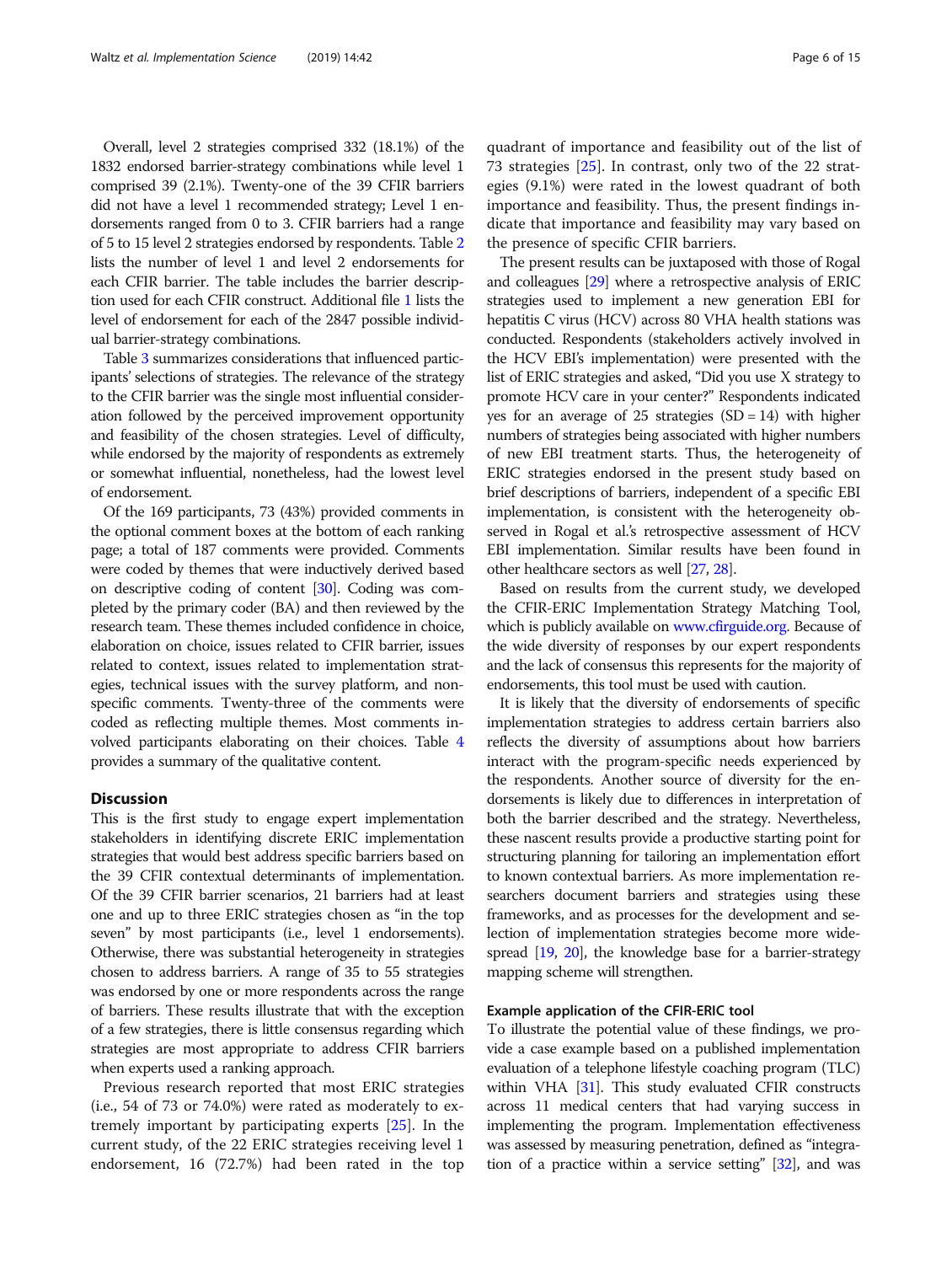<span id="page-6-0"></span>

| CFIR construct                        | Barrier description                                                                                                                                                                                                                                                  | No. ERIC<br>strategies |                  |  |
|---------------------------------------|----------------------------------------------------------------------------------------------------------------------------------------------------------------------------------------------------------------------------------------------------------------------|------------------------|------------------|--|
|                                       |                                                                                                                                                                                                                                                                      | 1                      | Level Level<br>2 |  |
| Intervention source                   | Stakeholders have a negative perception of the innovation<br>because of the entity that developed it and/or where it was<br>developed.                                                                                                                               | $\mathbf 0$            | 9                |  |
| Evidence strength and quality         | Stakeholders have a negative perception of the quality and<br>validity of evidence supporting the intervention.                                                                                                                                                      | 0                      | 10               |  |
| Relative advantage                    | Stakeholders do not see the advantage of implementing the<br>innovation compared to an alternative solution or keeping<br>things the same.                                                                                                                           | 0                      | 11               |  |
| Adaptability                          | Stakeholders do not believe that the innovation can be<br>sufficiently adapted, tailored, or re-invented to meet local<br>needs.                                                                                                                                     | 1                      | 10               |  |
| Trialability                          | Stakeholders believe they cannot test the innovation on a<br>smaller scale within the organization or undo<br>implementation if needed.                                                                                                                              | 0                      | 10               |  |
| Complexity                            | Stakeholders believe that the innovation is complex based<br>on their perception of duration, scope, radicalness,<br>disruptiveness, centrality, and/or intricacy and number<br>of steps needed to implement.                                                        | $\mathbf 0$            | 15               |  |
| Design quality and packaging          | Stakeholders believe the innovation is poor quality based on<br>the way it is bundled, presented, and/or assembled.                                                                                                                                                  | 0                      | 7                |  |
| Cost                                  | Stakeholders believe the innovation costs and/or the costs<br>to implement (including investment, supply, and opportunity<br>costs) are too high.                                                                                                                    | 1                      | 9                |  |
| Patient needs and resources           | Patient needs, including barriers and facilitators to meet those<br>needs, are not accurately known and/or this information is<br>not a high priority for the organization.                                                                                          | 3                      | 5                |  |
| Cosmopolitanism                       | The organization is not well networked with external organizations.                                                                                                                                                                                                  | 3                      | 7                |  |
| Peer pressure                         | There is little pressure to implement the innovation because<br>other key peers or competing organizations have not already<br>implemented the innovation nor is the organization doing<br>this in a bid for a competitive edge.                                     | $\mathbf 0$            | 8                |  |
| External policy and incentives        | External policies, regulations (governmental or other central<br>entity), mandates, recommendations or guidelines,<br>pay-for-performance, collaborative, or public or benchmark<br>reporting do not exist or they undermine efforts to<br>implement the innovation. | $\overline{0}$         | 7                |  |
| Structural characteristics            | The social architecture, age, maturity, and size of an<br>organization hinder implementation.                                                                                                                                                                        | $\mathbf{0}$           | 9                |  |
| Networks and communications           | The organization has poor quality or non-productive social<br>networks and/or ineffective formal and informal communications.                                                                                                                                        | 2                      | 7                |  |
| Culture                               | Cultural norms, values, and basic assumptions of the organization<br>hinder implementation.                                                                                                                                                                          | 1                      | 12               |  |
| Implementation climate                | There is little capacity for change, low receptivity, and no<br>expectation that the use of the innovation will be rewarded,<br>supported, or expected.                                                                                                              | 1                      | 6                |  |
| Tension for change                    | Stakeholders do not see the current situation as intolerable n<br>or do not believe they need to implement the innovation.                                                                                                                                           | $\mathbf{0}$           | 8                |  |
| Compatibility                         | The innovation does not fit well with existing workflows nor<br>with the meaning and values attached to the innovation, nor<br>does it align well with stakeholders' own needs and/or it<br>heightens the risk for stakeholders.                                     | $\mathbf{0}$           | 10               |  |
| Relative priority                     | Stakeholders perceive that the implementation of the innovation<br>takes a backseat to other initiatives or activities.                                                                                                                                              | $\mathbf{0}$           | 6                |  |
| Organizational incentives and rewards | There are no tangible (e.g., goal-sharing awards, performance                                                                                                                                                                                                        | 1                      | 7                |  |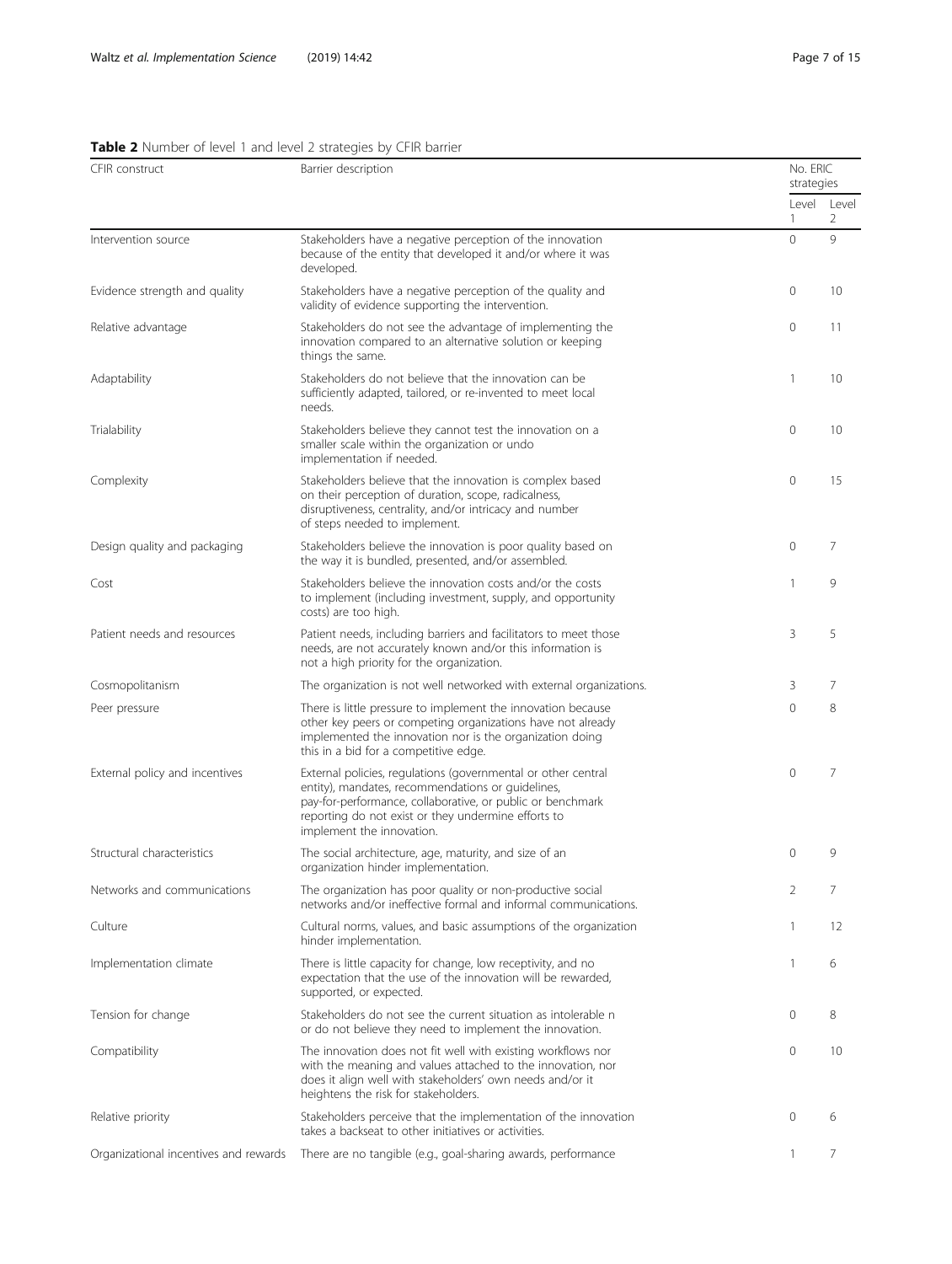# Table 2 Number of level 1 and level 2 strategies by CFIR barrier (Continued)

| CFIR construct                                        | Barrier description                                                                                                                                                                                                                                                                                                                                                                                                                           |   | No. ERIC<br>strategies |
|-------------------------------------------------------|-----------------------------------------------------------------------------------------------------------------------------------------------------------------------------------------------------------------------------------------------------------------------------------------------------------------------------------------------------------------------------------------------------------------------------------------------|---|------------------------|
|                                                       |                                                                                                                                                                                                                                                                                                                                                                                                                                               | 1 | Level Level<br>2       |
|                                                       | reviews, promotions, salary raises) or less tangible (e.g.,<br>increased stature or respect) incentives in place for<br>implementing the innovation.                                                                                                                                                                                                                                                                                          |   |                        |
| Goals and feedback                                    | Goals are not clearly communicated or acted upon, nor<br>do stakeholders receive feedback that is aligned with goals.                                                                                                                                                                                                                                                                                                                         | 1 | 6                      |
| Learning climate                                      | The organization has a climate where (a) leaders do<br>not express their own fallibility or need for stakeholders'<br>assistance or input; (b) stakeholders do not feel that they<br>are essential, valued, and knowledgeable partners in the<br>implementation process; (c) stakeholders do not feel<br>psychologically safe to try new methods; and (d) there<br>is not sufficient time and space for reflective thinking<br>or evaluation. | 1 | 6                      |
| Readiness for implementation                          | There are few tangible and immediate indicators of<br>organizational readiness and commitment to<br>implement the innovation.                                                                                                                                                                                                                                                                                                                 | 1 | 6                      |
| Leadership engagement                                 | Key organizational leaders or managers do not exhibit<br>commitment and are not involved, nor are they held<br>accountable for the implementation of the innovation.                                                                                                                                                                                                                                                                          | 0 | 9                      |
| Available resources                                   | Resources (e.g., money, physical space, dedicated time)<br>are insufficient to support the implementation of the innovation.                                                                                                                                                                                                                                                                                                                  | 1 | 7                      |
| Access to knowledge and information                   | Stakeholders do not have adequate access to digestible<br>information and knowledge about the innovation nor<br>how to incorporate it into work tasks.                                                                                                                                                                                                                                                                                        | 3 | 7                      |
| Knowledge and beliefs about the<br>intervention       | Stakeholders have negative attitudes toward the innovation,<br>they place low value on implementing the innovation,<br>and/or they are not familiar with facts, truths, and<br>principles about the innovation.                                                                                                                                                                                                                               | 1 | 11                     |
| Self-efficacy                                         | Stakeholders do not have confidence in their capabilities<br>to execute courses of action to achieve implementation goals.                                                                                                                                                                                                                                                                                                                    | 0 | 12                     |
| Individual stage of change                            | Stakeholders are not skilled or enthusiastic about using<br>the innovation in a sustained way.                                                                                                                                                                                                                                                                                                                                                | 0 | 12                     |
| Individual identification with<br>organization        | Stakeholders are not satisfied with and have a low<br>level of commitment to their organization.                                                                                                                                                                                                                                                                                                                                              | 0 | 9                      |
| Planning                                              | A scheme or sequence of tasks necessary to implement<br>the intervention has not been developed or the quality is poor.                                                                                                                                                                                                                                                                                                                       | 2 | 6                      |
| Opinion leaders                                       | Opinion leaders (individuals who have a formal or informal<br>influence on the attitudes and beliefs of their colleagues<br>with respect to implementing the intervention) are not<br>involved or supportive.                                                                                                                                                                                                                                 | 2 | 6                      |
| Formally appointed internal<br>implementation leaders | A skilled implementation leader (coordinator, project<br>manager, or team leader), with the responsibility to<br>lead the implementation of the innovation, has not<br>been formally appointed or recognized within the organization.                                                                                                                                                                                                         | 1 | 11                     |
| Champions                                             | Individuals acting as champions who support, market, or<br>"drive-through" implementation in a way that helps to<br>overcome indifference or resistance by key stakeholders<br>are not involved or supportive.                                                                                                                                                                                                                                | 1 | 6                      |
| External change agents                                | Individuals from an outside entity formally facilitating<br>decisions to help move implementation forward are not<br>involved or supportive.                                                                                                                                                                                                                                                                                                  | 0 | 10                     |
| Key stakeholders                                      | Multifaceted strategies to attract and involve key stakeholders<br>in implementing or using the innovation (e.g., through social<br>marketing, education, role modeling, training) are ineffective<br>or non-existent.                                                                                                                                                                                                                        | 1 | 9                      |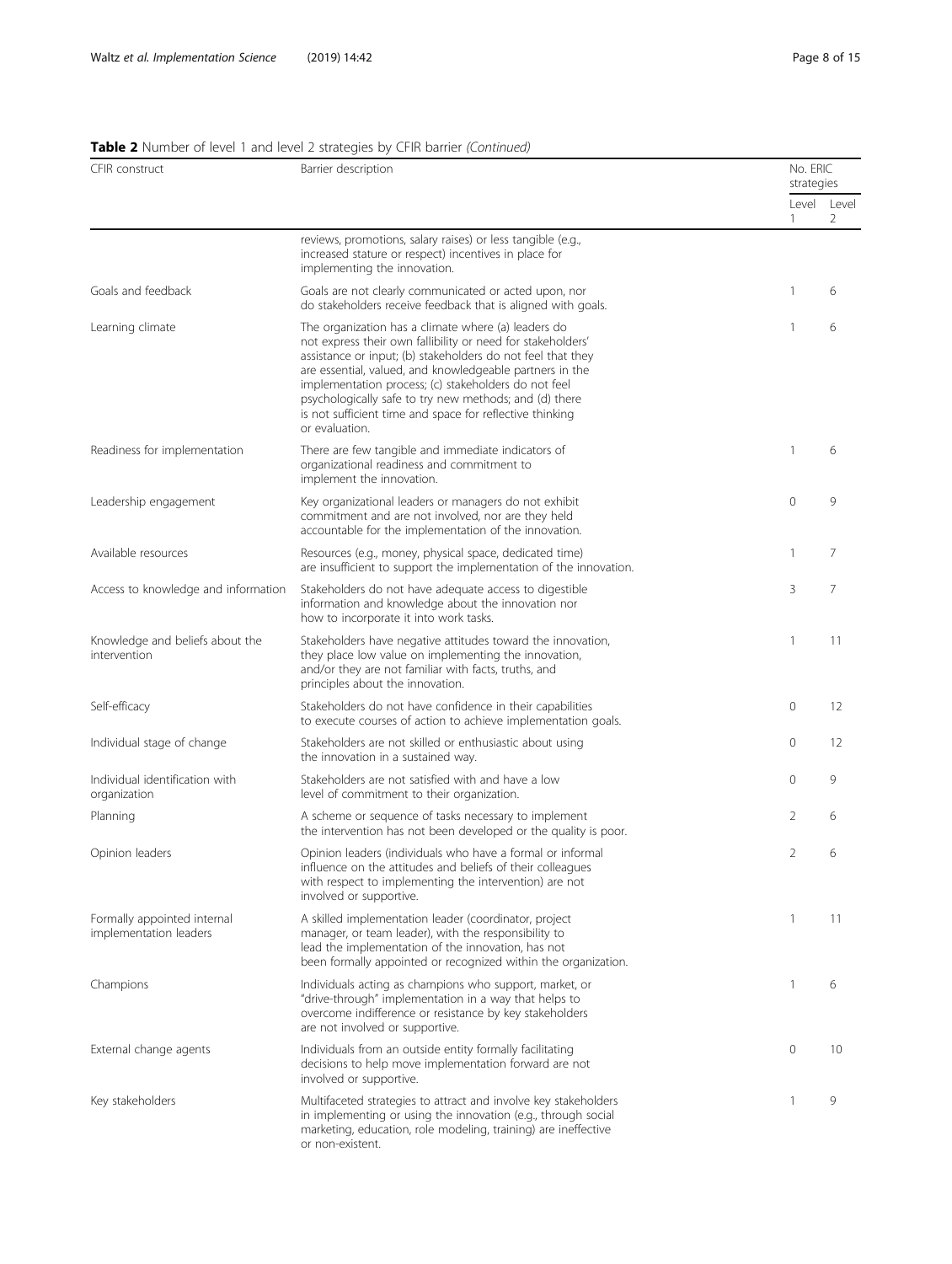| CFIR construct            | Barrier description                                                                                                                                                                                                         |        | No. ERIC<br>strategies |  |
|---------------------------|-----------------------------------------------------------------------------------------------------------------------------------------------------------------------------------------------------------------------------|--------|------------------------|--|
|                           |                                                                                                                                                                                                                             | l evel | Level                  |  |
| Patients/customers        | Multifaceted strategies to attract and involve<br>patients/customers in implementing or using<br>the innovation (e.g., through social marketing,<br>education, role modeling, training) are ineffective<br>or non-existent. |        | 6                      |  |
| Executing                 | Implementation activities are not being done<br>according to plan.                                                                                                                                                          | 0      |                        |  |
| Reflecting and evaluating | There is little or no quantitative and qualitative<br>feedback about the progress and quality of<br>implementation nor regular personal and team<br>debriefing about progress and experience.                               |        | 8                      |  |

<span id="page-8-0"></span>Table 2 Number of level 1 and level 2 strategies by CFIR barrier (Continued)

Note: Level 1 includes strategies endorsed by at least 50% of respondents. Level 2 includes strategies endorsed by 20–49.9% of respondents (top quartile of endorsements)

operationalized as the rate of Veteran patients who were referred to TLC, divided by the number of Veterans who were candidate beneficiaries of the program. The site with the highest penetration had a rate of referrals that was more than seven times higher than the lowest penetration site. Seven CFIR constructs were identified as being associated with outcomes—in nearly all cases, these were rated as barriers at sites with lower penetration. One core theory within implementation science is that implementation will have the highest likelihood for success if implementation strategies are selected based on an assessment of context, all else being equal. In the case of TLC implementation, implementation strategies could be selected to address the specific barriers identified and packaged as a multi-level, multifaceted set of supports to implement TLC in medical centers.

The CFIR-ERIC Mapping Tool could be used to generate a list of ERIC strategies to consider for addressing each CFIR barrier. In this example, all 73 ERIC strategies received at least one endorsement across the seven CFIR barriers associated with TLC outcomes. The top 37 strategies are presented in Table [5](#page-10-0), listing only strategies with a level 1 or 2 recommendation for at least one of the seven CFIR barriers. This list highlights the heterogeneity and thus nascent nature of the tool. However, it provides a useful starting point. Strategies are ordered by "cumulative percent"; the top listed strategies are ones that have the highest cumulative level of endorsement across all seven CFIR barriers. For example, Identify and Prepare Champions, is the first listed strategy. This means that using this strategy has the highest likelihood of addressing facets of one or more barriers; in fact, it was a level 1 or 2 endorsement for six of the seven barriers. Thus, a single strategy may simultaneously address multiple barriers, depending on how it is operationalized. Six of the strategies listed in Table [5](#page-10-0) have level 1 endorsements (indicated by bolding) but are not all positioned at the top of the list. Level 1 strategies are highly specific to individual CFIR barriers and merit close reflection, independent of the cumulative percentages. This example illustrates how the CFIR-ERIC Mapping Tool can be used to support broad consideration of implementation strategies based on the assessment of contextual barriers.

There are several possible explanations for the reason respondents lacked consensus on their endorsed strategies, even when presented with seemingly specific contextual barriers. First, respondents had experience in implementation (practice or evaluation) in diverse settings around the world. Though CFIR constructs have been rated as highly operationalized [[23\]](#page-14-0), the definitions are nonetheless, designed to be relatively abstract so that they can be applied across a range of settings and to align with higher level theories that underlie each construct. Additionally, while the barriers described a specific challenge, they did not

|  |  |  | Table 3 Variables influencing ranking |  |
|--|--|--|---------------------------------------|--|
|--|--|--|---------------------------------------|--|

|                                                                                       | Not influential<br>$(\% )$ | Somewhat influential<br>(%) | Extremely influential<br>$(\% )$ |
|---------------------------------------------------------------------------------------|----------------------------|-----------------------------|----------------------------------|
| Relevance (Does the strategy have direct relevance to the barrier?)                   | 0.0                        | 14.8                        | 85.2                             |
| Improvement opportunity (Will this strategy make a big impact?)                       | 1.6                        | 34.4                        | 63.9                             |
| Feasibility (Can the strategy realistically be applied to the barrier?)               | 8.2                        | 38.5                        | 53.3                             |
| Validity (Is the evidence base for the strategy compelling?)                          | 13.1                       | 62.3                        | 24.6                             |
| Level of difficulty (What are the work and resource requirements for the<br>strategy? | 27.9                       | 51.6                        | 20.5                             |

Note:  $n = 122$  (72.2% response rate)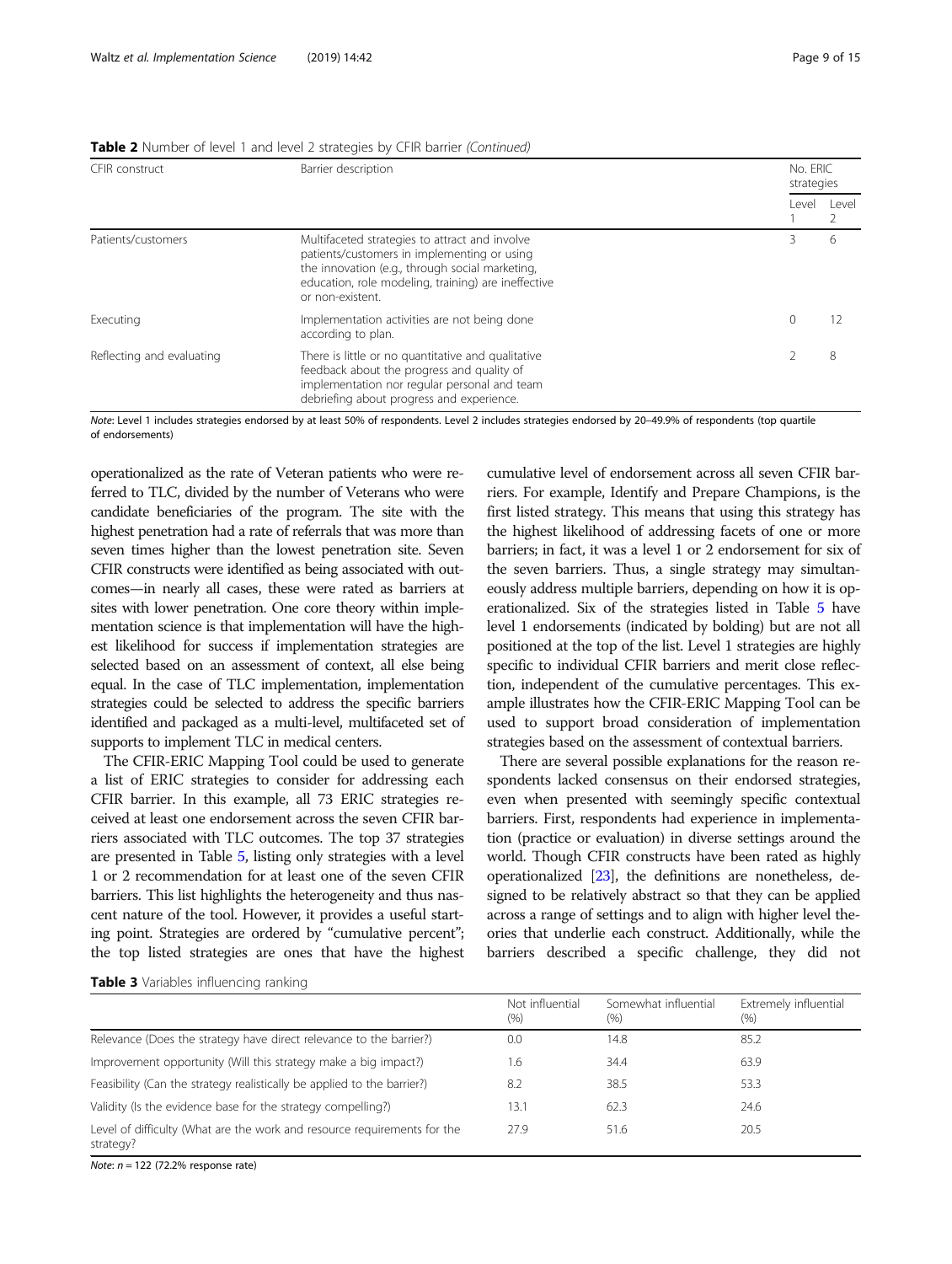<span id="page-9-0"></span>Table 4 Themes derived from qualitative responses to open-ended comment boxes

| Theme                                       | Example quotes                                                                                                                                                                                                                                                                                                                                                                                                                                                                                                                                                                                                                                                                                                                                                                                                                                                                                                                                                            | $\%$           |
|---------------------------------------------|---------------------------------------------------------------------------------------------------------------------------------------------------------------------------------------------------------------------------------------------------------------------------------------------------------------------------------------------------------------------------------------------------------------------------------------------------------------------------------------------------------------------------------------------------------------------------------------------------------------------------------------------------------------------------------------------------------------------------------------------------------------------------------------------------------------------------------------------------------------------------------------------------------------------------------------------------------------------------|----------------|
| Confidence in choices                       | I again have low confidence in my selections as a functional analysis of the<br>low opinion [Evidence Strength &<br>Quality] would be required to identify strategies to address.<br>Difficult to only choose 7. I have moderate confidence in my ranking.                                                                                                                                                                                                                                                                                                                                                                                                                                                                                                                                                                                                                                                                                                                | 12             |
| Elaborating on choices                      | I think the items I chose are fairly strong supporters of adaptability. I think<br>adaptability is dependent upon<br>facilitation of inventiveness/adaptability by someone who knows both the<br>setting and the intervention.<br>Revising professionals' roles supports adaptability, however, there is often<br>such a struggle with understanding<br>team roles, even without revision, this needs constant vigilance.<br>This order of steps presumes that there is already someone who is familiar<br>with the organization and intervention who could be trained for leadership<br>within a relatively short time. Items 1 and 2 would be reversed if there are<br>no clear candidates who could be recruited and trained to be<br>an implementation leader, and this process would be facilitated by having an<br>implementation blueprint in place.                                                                                                               | 62             |
| Issues related to CFIR barrier              | This barrier is hard to envision, too. What exactly is the barrier? Is there an<br>identified "champion" who is not supportive, creating passive resistance,<br>or perhaps thinks he is helping but is actually hampering progress? Or is<br>there just no champion. Again, involves very different processes.<br>It's not entirely clear to me what this barrier description means. I can read it<br>several ways. Is there a practice, owned by a hospital, that is trying to<br>implement a change but the hospital's staff is not helping, or is actively<br>opposed? Or is this an organization that should be getting change<br>management help from, for example, a regional extension center but the<br>REC is just ignoring them? / / Lacking more detail, I approached this from<br>the perspective that the outside entity is unhelpful so the organization has to<br>compensate internally.                                                                   | 5              |
| Issues related to context                   | The approach for these detail-less exercises would be easier to develop with<br>more context or specific situation.<br>it seems to me that unless one understands the factors that contribute to<br>the lack of incentives, it is not possible to recommend with any<br>confidence the utility of different strategies to address the issue. Similarly, the<br>phase of implementation at which this problem is observed would<br>have implications for the strategies likely to be effective. For example, at the<br>early exploration phase, the extent to which such incentives, concrete or<br>symbolic, could be cultivated in the organization and service system would<br>be a point of discussion. Alternatively, if an innovative practice is<br>implemented but does not reach sustainment, and the lack of incentives is<br>identified as a factor contributing to the lack of sustainment, then the<br>strategies to address the problem would likely differ. | $\overline{7}$ |
| Issues related to implementation strategies | Behavioral change strategies targeting motivation are lacking in the ERIC list.<br>Not sure any of these strategies would rectify poor communication and<br>networks.                                                                                                                                                                                                                                                                                                                                                                                                                                                                                                                                                                                                                                                                                                                                                                                                     | 10             |
| Technical issues                            | Website would not let me reorder this for some reason. Just an fyi. The order<br>indicated here is close enough.<br>The drag and drop functionality is super hard to work with in this survey. I<br>have done my best on rank ordering but OY! What a pain!                                                                                                                                                                                                                                                                                                                                                                                                                                                                                                                                                                                                                                                                                                               | 3              |
| Nonspecific comments                        | OK<br>Proverbs 29:18. When there is no vision, the people perish. [peer pressure]                                                                                                                                                                                                                                                                                                                                                                                                                                                                                                                                                                                                                                                                                                                                                                                                                                                                                         | 1              |

Note: Percentages reflect the percentage of comments received. Comments were received for 18.2% of responses (of 1030 opportunities). Comments were provided by 73 of the 169 participants (43.2%) for one or more barriers

elucidate why the challenge was occurring which can be the most important information needed to inform strategy selection. Therefore, the respondent had to make assumptions about how exactly a particular "barrier" arose based on a specific determinant or combination of determinants (low knowledge, skills, capacity, negative attitudes, etc.). These interpretations of cause likely influenced opinions about which strategies would best address each barrier. Second, ERIC strategies have a range of specificity. For example, a strategy of identifying and preparing a champion is relatively discrete and clear but facilitation is a process that draws on a broad range of additional strategies. Additionally, strategies likely comprise either single or multiple mechanisms of change [\[33\]](#page-14-0). The ERIC strategies do not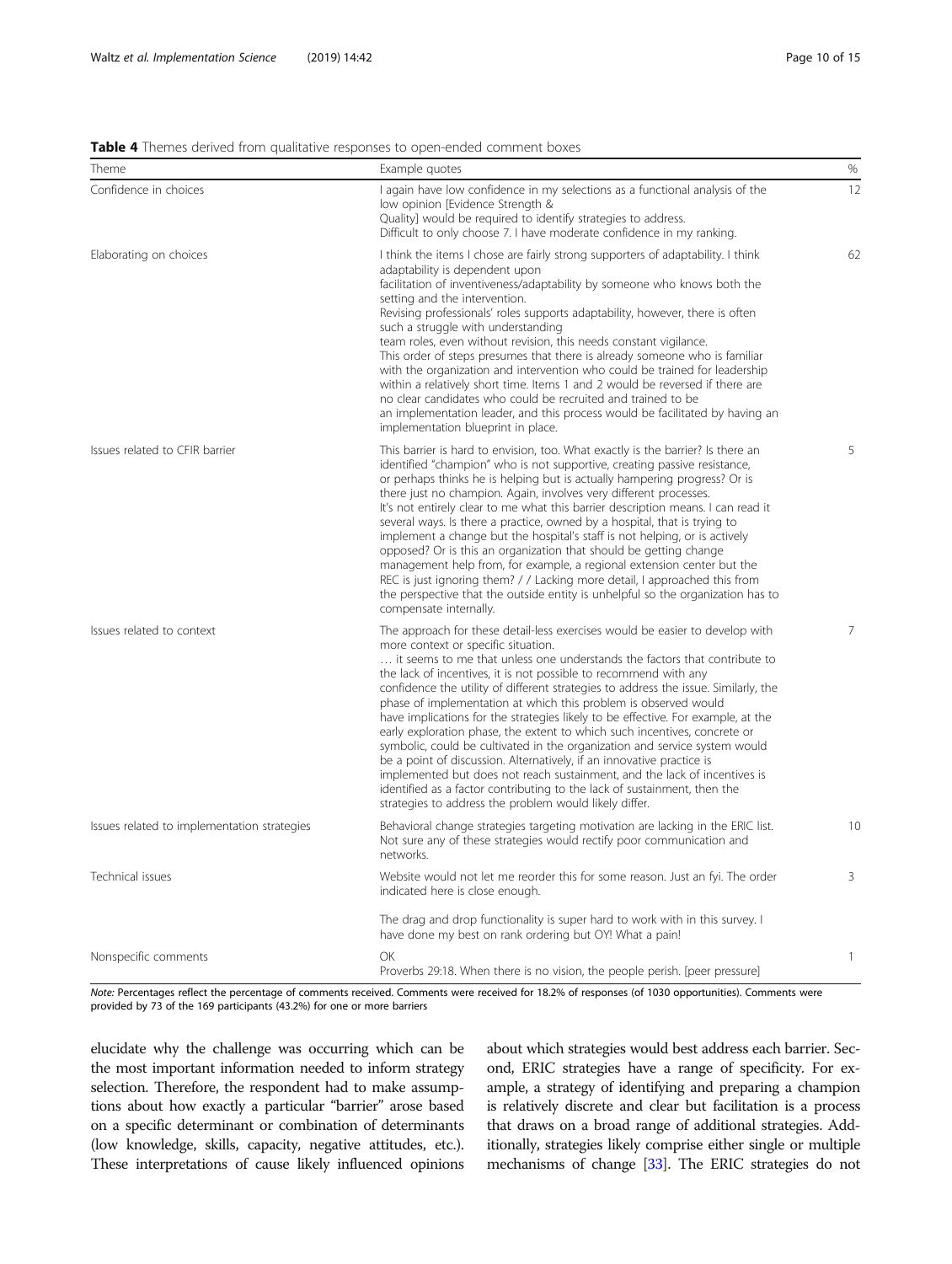| <b>Table 3</b> Telephone inestyle coaching case example.          |                           |                                       |                                        |    |                                                               |                     |                                                                          |                             |
|-------------------------------------------------------------------|---------------------------|---------------------------------------|----------------------------------------|----|---------------------------------------------------------------|---------------------|--------------------------------------------------------------------------|-----------------------------|
| ERIC strategies                                                   | Cumulative<br>percent (%) | Structural<br>characteristics<br>(% ) | Networks and<br>communications<br>(% ) |    | Compatibility Organizational<br>incentives and<br>rewards (%) |                     | Planning Formally appointed<br>internal<br>implementation<br>leaders (%) | Key<br>stakeholders<br>(% ) |
| Identify and prepare<br>champions                                 | 248                       | 27                                    | 17                                     | 21 | 25                                                            | 31                  | 64                                                                       | 63                          |
| Assess for readiness<br>and identify barriers<br>and facilitators | 205                       | 36                                    | 13                                     | 34 | 13                                                            | 42                  | 29                                                                       | 38                          |
| Develop a formal<br>implementation<br>blueprint                   | 171                       | 18                                    | 13                                     | 3  | 8                                                             | 73                  | 46                                                                       | 8                           |
| Conduct local<br>consensus<br>discussions                         | 164                       | 14                                    | 22                                     | 41 | 8                                                             | 23                  | 14                                                                       | 42                          |
| Build a coalition                                                 | 143                       | 27                                    | 39                                     | 21 | 17                                                            | $\overline{4}$      | 11                                                                       | 25                          |
| Conduct local needs 137<br>assessment                             |                           | 18                                    | 9                                      | 21 | 8                                                             | 50                  | 11                                                                       | 21                          |
| Alter incentive/<br>allowance structures                          | 135                       | 18                                    | $\mathbf 0$                            | 10 | 71                                                            | 12                  | 7                                                                        | 17                          |
| Create a learning<br>collaborative                                | 135                       | 18                                    | 35                                     | 14 | 13                                                            | 8                   | 14                                                                       | 33                          |
| Organize clinician<br>implementation<br>team meetings             | 129                       | 14                                    | 52                                     | 14 | 8                                                             | 15                  | 21                                                                       | $\overline{4}$              |
| Facilitation                                                      | 125                       | 9                                     | 26                                     | 24 | $\overline{4}$                                                | 23                  | 21                                                                       | 17                          |
| Recruit, designate,<br>and train for<br>leadership                | 120                       | 18                                    | 17                                     | 0  | 21                                                            | 12                  | 39                                                                       | 13                          |
| Inform local opinion 113<br>leaders                               |                           | 14                                    | 22                                     | 3  | 17                                                            | $\mathsf{O}\xspace$ | 29                                                                       | 29                          |
| Identify early<br>adopters                                        | 112                       | 23                                    | 17                                     | 10 | 13                                                            | 12                  | 25                                                                       | 13                          |
| Promote network<br>weaving                                        | 111                       | 23                                    | 57                                     | 0  | $\,8\,$                                                       | 4                   | $\overline{7}$                                                           | 13                          |
| Tailor strategies                                                 | 105                       | 18                                    | $\overline{4}$                         | 38 | 17                                                            | 12                  | $\mathbf 0$                                                              | 17                          |
| Capture and share<br>local knowledge                              | 102                       | 23                                    | 26                                     | 14 | 8                                                             | 15                  | $\overline{4}$                                                           | 13                          |
| Conduct cyclical<br>small tests of<br>change                      | 102                       | 23                                    | 9                                      | 38 | 13                                                            | 12                  | $\mathbf 0$                                                              | 8                           |
| Promote<br>adaptability                                           | 88                        | 23                                    | $\mathbf 0$                            | 45 | $\overline{4}$                                                | $\mathbf 0$         | $\circ$                                                                  | 17                          |
| Use advisory boards<br>and workgroups                             | 87                        | 5                                     | 13                                     | 3  | $\overline{4}$                                                | 15                  | 21                                                                       | $25$                        |
| Involve executive<br>boards                                       | 81                        | 14                                    | 9                                      | 3  | 13                                                            | $\mathsf{O}\xspace$ | 18                                                                       | 25                          |
| Use an<br>implementation<br>adviser                               | 72                        | 5                                     | 9                                      | 10 | $\mathsf{O}\xspace$                                           | 15                  | 29                                                                       | $\overline{4}$              |
| Develop and<br>implement tools for<br>quality monitoring          | 71                        | 5                                     | $\mathbb O$                            | 3  | 21                                                            | 31                  | $\overline{7}$                                                           | 4                           |
| Access new funding                                                | 69                        | 5                                     | $\overline{4}$                         | 3  | 38                                                            | 8                   | $\overline{7}$                                                           | 4                           |
| Centralize technical<br>assistance                                | 67                        | 5                                     | 26                                     | 10 | $\mathbb O$                                                   | 12                  | 11                                                                       | $\overline{4}$              |

# <span id="page-10-0"></span>Table 5 Telephone lifestyle coaching case example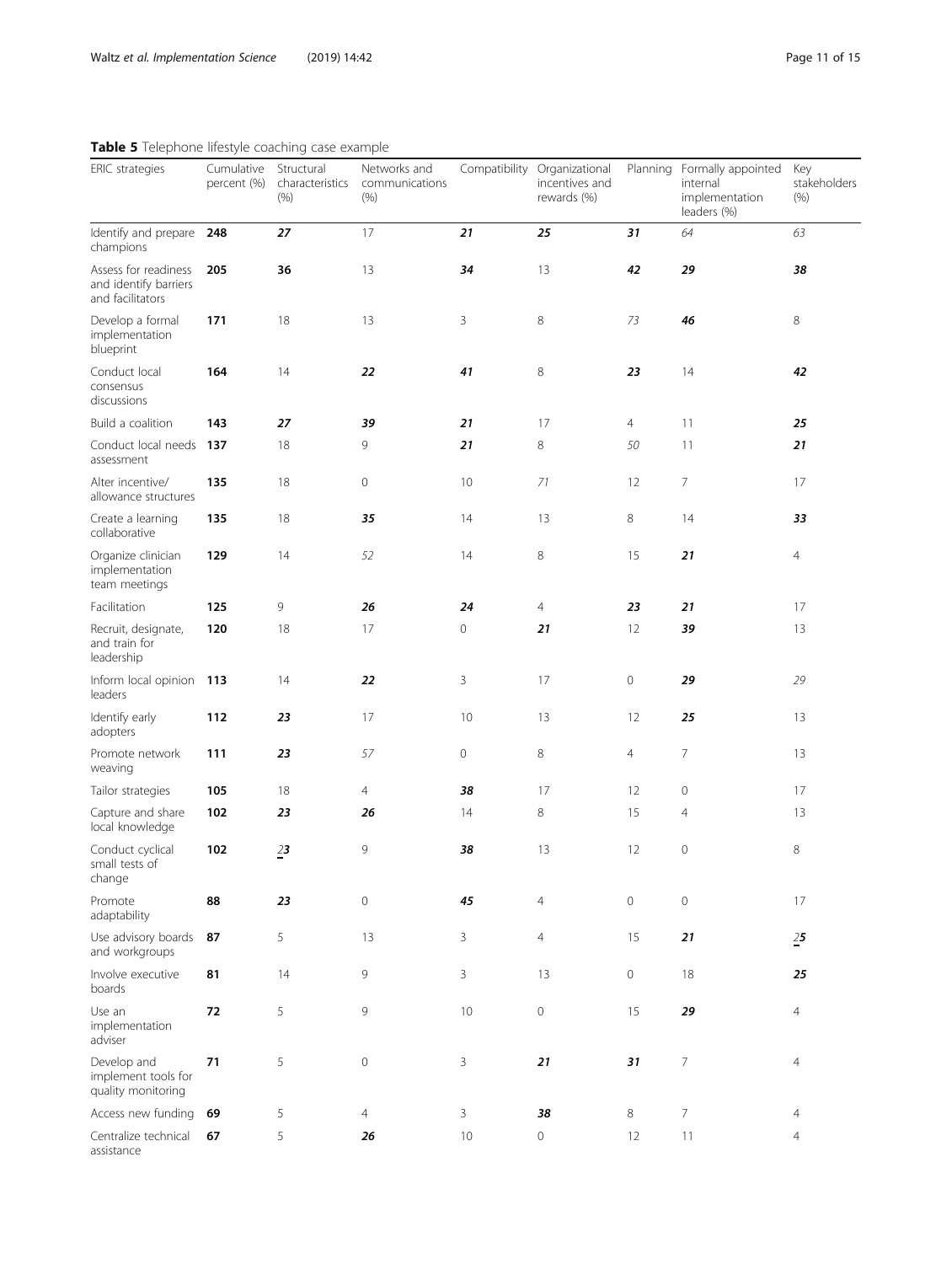| ERIC strategies                                      | Cumulative<br>percent (%) | Structural<br>characteristics<br>(% ) | Networks and<br>communications<br>(% ) |                     | Compatibility Organizational<br>incentives and<br>rewards (%) |                     | Planning Formally appointed<br>internal<br>implementation<br>leaders (%) | Key<br>stakeholders<br>(% ) |
|------------------------------------------------------|---------------------------|---------------------------------------|----------------------------------------|---------------------|---------------------------------------------------------------|---------------------|--------------------------------------------------------------------------|-----------------------------|
| Obtain formal<br>commitments                         | 67                        | 9                                     | 9                                      | $\mathsf{O}\xspace$ | 13                                                            | $\overline{4}$      | 29                                                                       | $\overline{4}$              |
| Provide local<br>technical assistance                | 64                        | 18                                    | 9                                      | 14                  | $\mathsf{O}\xspace$                                           | 15                  | $\overline{4}$                                                           | 4                           |
| Purposely reexamine 63<br>the implementation         |                           | $\circ$                               | 4                                      | 28                  | 4                                                             | 15                  | 4                                                                        | 8                           |
| Revise professional<br>roles                         | 59                        | 18                                    | $\mathbf{0}$                           | 10                  | 13                                                            | $\mathsf{O}\xspace$ | 18                                                                       | 0                           |
| Fund and contract<br>for clinical<br>innovation      | 57                        | 14                                    | $\mathbf{0}$                           | 10                  | 21                                                            | $\mathsf{O}\xspace$ | 4                                                                        | 8                           |
| Conduct<br>educational<br>meetings                   | 56                        | 5                                     | 13                                     | 10                  | $\mathsf{O}\xspace$                                           | 8                   | $\mathbf 0$                                                              | 21                          |
| Audit and provide<br>feedback                        | 54                        | 5                                     | 17                                     | $\overline{7}$      | 21                                                            | $\circ$             | $\mathbf 0$                                                              | $\overline{4}$              |
| Involve patients/<br>consumers and<br>family members | 52                        | 9                                     | 9                                      | 10                  | $\overline{4}$                                                | 4                   | $\overline{4}$                                                           | 13                          |
| Stage<br>implementation<br>scale up                  | 51                        | 14                                    | $\mathbf 0$                            | 10                  | $\overline{4}$                                                | 15                  | 7                                                                        | 0                           |
| Provide ongoing<br>consultation                      | 50                        | 9                                     | $\mathbf 0$                            | 3                   | $\overline{4}$                                                | $\overline{4}$      | 21                                                                       | 8                           |
| Change physical<br>structure and<br>equipment        | 43                        | 32                                    | $\mathbf 0$                            | $\overline{7}$      | $\overline{4}$                                                | $\mathsf{O}\xspace$ | $\mathbf 0$                                                              | 0                           |
| Conduct ongoing<br>training                          | 32                        | $\circ$                               | $\overline{4}$                         | $\mathsf{O}\xspace$ | $\mathsf{O}\xspace$                                           | 23                  | $\mathbf 0$                                                              | $\overline{4}$              |
| Use other payment<br>schemes                         | 25                        | $\overline{0}$                        | $\mathbf{0}$                           | $\mathbf 0$         | 25                                                            | $\circ$             | $\overline{0}$                                                           | 0                           |

Table 5 Telephone lifestyle coaching case example (Continued)

Note: Level 1 endorsements are in bold. Percentages for level 1 endorsements for each CFIR barrier are in italics. Level 2 endorsements are in bold italics

include descriptions of the mechanism of change (i.e., why it works), though work to link these strategies to potential mechanisms is currently underway [\[34](#page-14-0), [35](#page-14-0)]. Thus, respondents may draw on a wide range of assumptions about how each strategy's mechanisms may address lower-level determinants associated with each CFIR barrier. Taking all these considerations into account leads to the highly likely proposition that respondents each chose strategies based on an ideographic array of underlying assumptions. It is also plausible that multiple strategies and strategy combinations can, in fact, be used to successfully address determinants, indicating equifinality (i.e., multiple pathways) in producing positive implementation outcomes [\[36\]](#page-14-0). Thus, future research needs to elicit greater detail from respondents about how they envision their choice of strategies will address determinants to shed more light on the selection process [\[33](#page-14-0)]. We recommend that researchers explicitly specify hypothesized causal pathways through which implementation strategies exert their effects [\[35,](#page-14-0) [37\]](#page-14-0) and specify implementation strategies using established reporting guidelines [[3](#page-13-0), [38](#page-14-0)]. Both of these steps will move researchers toward a greater understanding of when, where, how, and why implementation strategies are effective in improving implementation outcomes.

Systematic approaches to identifying determinants and matching strategies to address them have been developed [[9,](#page-13-0) [20,](#page-14-0) [35,](#page-14-0) [39\]](#page-14-0). One way to address differences in assumed mechanisms and implied pathways of change, as highlighted above, is to use a transparent process to systematically and consistently match implementation strategies to address barriers such as intervention mapping  $(IM)$   $[20]$ . IM has been recognized as a useful method for planning multifaceted implementation strategies [\[9](#page-13-0), [37,](#page-14-0) [40](#page-14-0)]. A key feature of IM since its inception [[41\]](#page-14-0) has been its utility for developing multifaceted implementation interventions to enhance the adoption, implementation, and maintenance of clinical guidelines [[42\]](#page-14-0) and EBIs [\[43](#page-14-0)–[49\]](#page-14-0).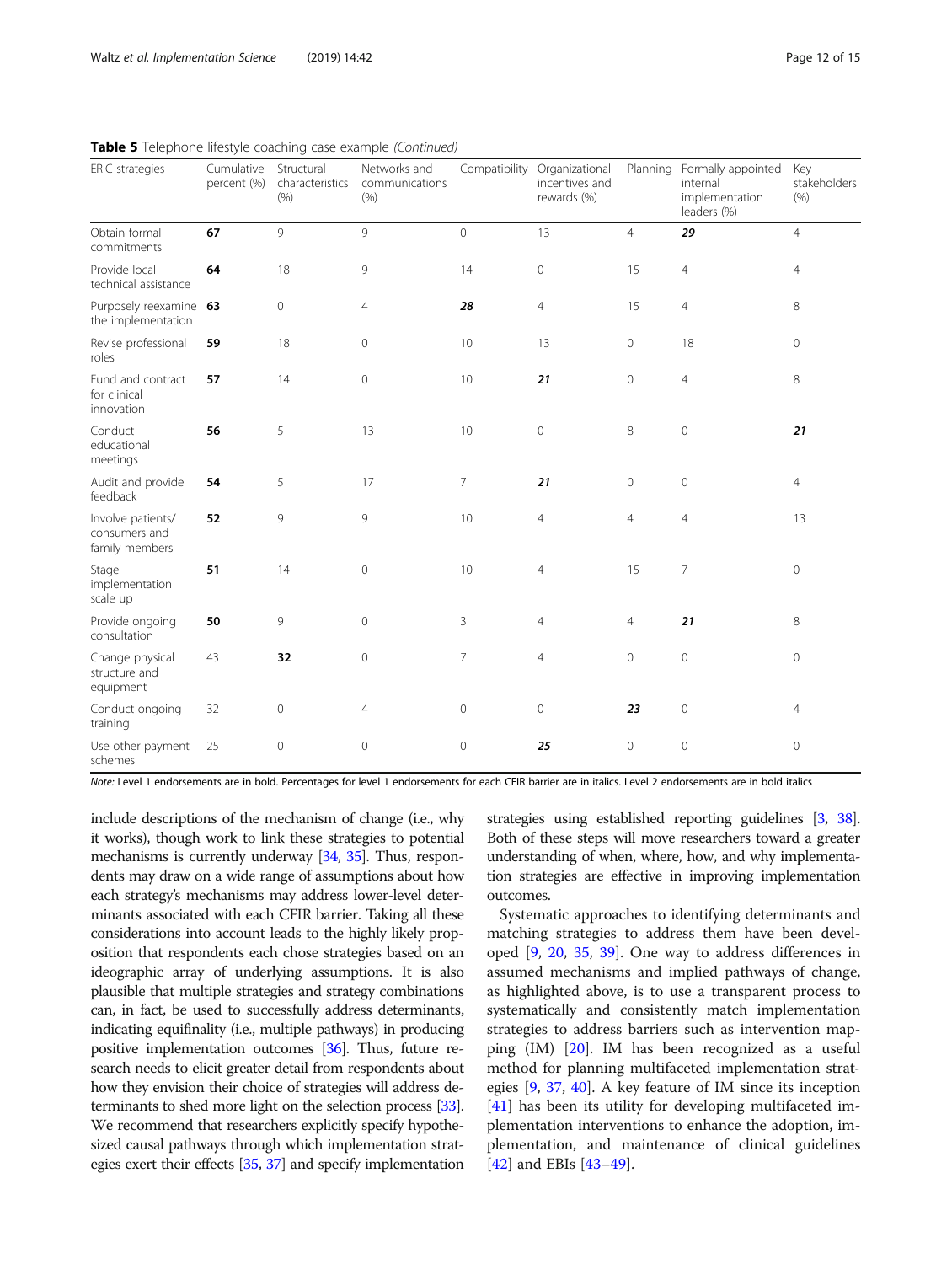IM guides the development or selection of strategies by (1) conducting or using results from a needs assessment to identify determinants (barriers and facilitators) to implementation and identifying program adopters and implementers; (2) describing adoption and implementation outcomes and performance objectives (specific tasks related to implementation), identifying determinants of these, and creating matrices of change objectives; (3) choosing theoretical methods (mechanisms of change [[19\]](#page-14-0)); and (4) selecting or designing implementation strategies (i.e., practical applications) and producing implementation strategy protocols and materials. The detailed steps in this process help explain how the range of potential assumptions made by respondents as they chose strategies to address CFIR determinants in the present study may have contributed to the general lack of consensus in choices.

Within IM, identifying a barrier is not sufficient to guide the choice of a strategy. To thoroughly understand a problem with enough specificity to guide the effective selection of discrete strategies, the causes of each barrier must be specified along with the desired outcome in very specific terms (i.e., performance objective for implementation and their determinants). It is then necessary to identify specific methods or techniques [\[19](#page-14-0), [20,](#page-14-0) [50\]](#page-14-0) that can influence these determinants and operationalize these methods into concrete strategies. Behavior change techniques and methods (which stem from the basic sciences of behavior, organizational, and policy change) then are transparently and clearly specified within each selected implementation strategy.

Most intervention developers who follow systematic processes to create complex interventions at multiple levels would not select strategies (even strategies that had been widely used and clearly defined) without careful planning to ensure that the strategies would effectively address determinants of the problem or desired outcome. Ratings of considerations that most influenced the selection of strategies are consistent with this. Relevance and improvement opportunity were the primary influences on the rankings, and these considerations are also integral to the first three steps of IM noted above. Feasibility was also influential, but it did not seem to overshadow the need for a careful evaluation of the needs of the initiative through a process like IM. The work and resource requirements of an implementation strategy (i.e., difficulty) were influential, but not as influential as the other considerations. This may reflect the assumption that if an implementation initiative is a priority, work and resource requirements will be allocated to address barriers to implementation.

In implementation science and practice, a process akin to IM (systematically identifying barriers, determinants of these, change methods for addressing them, and development or selection for specific strategies) is not often followed or clearly documented, leading to gaps in understanding which strategies work and why they produce their effects. Implementation science is a relatively young field and frameworks to help identify implementation determinants such as CFIR have only recently been developed and operationalized. Nonetheless, exemplary studies can be found [\[49](#page-14-0)]. For example, Garbutt and colleagues utilized CFIR to characterize contextual determinants of EBI use, analyzed those determinants systematically via a theoretical framework, identified specific behavior change targets, and then selected relevant implementation strategies [[51\]](#page-14-0).

# Limitations

This study has several limitations that may impact the validity of the inferences that can be made from this data set. In the absence of consensus in the field regarding how to identify "implementation experts," this project asked individuals to self-identify whether or not they are implementation experts based upon a practical definition ("Implementation experts have knowledge and experience related to changing care practices, procedures, and/or systems of care. Based on the above definition, could someone accuse you of being an implementation expert?"). The breadth of this definition aimed to be inclusive of both researchers and practitioners who primarily work in the field. However, 81% of respondents indicated that research consisted of more than half of their job duties. Thus, different results may have been elicited if more non-research practitioners had been recruited. It is also possible that relying upon more objective indicators of expertise (e.g., individuals' implementation science and practice-focused funding, publications, or relevant service on editorial boards or expert advisory committees) may have yielded a different pool of participants and different results.

As noted previously, the diversity of endorsements linking specific implementation strategies to specific barriers may reflect the diverse assumptions respondents brought to the task regarding how barriers interact with the program-specific needs given respondents' unique histories of implementing different innovations. Given the abstract characterizations of both the barriers and the strategies, gathering data on these assumptions may have produced further insights into the endorsements provided. Future projects focusing on the implementation of specific innovations would benefit from adopting two practices. First, when a specific innovation is being investigated, it is possible to more clearly operationalize implementation strategies as they are applied to that innovation, using established reporting guidelines to specify the details of each strategy and articulate how they address contextual barriers [\[3](#page-13-0), [38](#page-14-0)]. Second, within the specific initiative, respondents can specify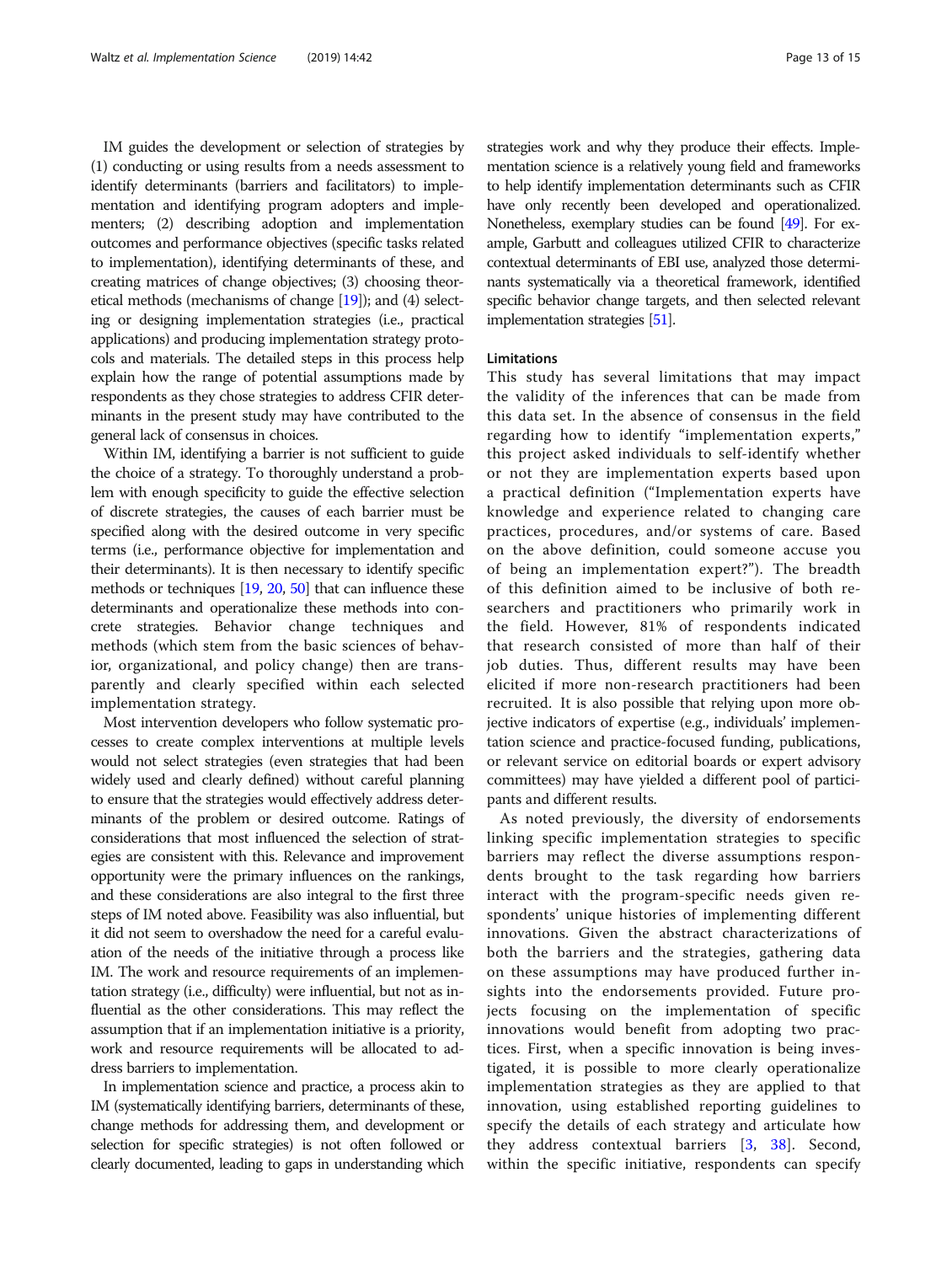<span id="page-13-0"></span>the causal pathways through which included implementation strategies are hypothesized to exert their effects [[35,](#page-14-0) [37\]](#page-14-0).

# **Conclusions**

Self-identified implementation experts engaged in a process to select up to seven ERIC implementation strategies that would best address specific CFIR-based barriers. Respondents' endorsements formed the basis for the CFIR-ERIC Implementation Strategy Matching Tool. This tool can serve as a preliminary aid to implementers and researchers by supporting consideration of a broad array of candidate implementation strategies that may best address CFIR-based barriers. Due to the heterogeneity of endorsements obtained in this study, the ranked considerations provided by this tool should be coupled with a systemic process, such as intervention mapping, to further develop or identify and tailor strategies to address local contextual determinants for successful implementation.

# Additional file

[Additional file 1:](https://doi.org/10.1186/s13012-019-0892-4) The level of endorsement for each of the 2847 possible individual barrier-strategy combinations (XLSX 50 kb)

#### Abbreviations

CFIR: Consolidated Framework for Implementation Research; EBI: Evidencebased innovation; ERIC: Expert Recommendations for Implementing Change; HCV: Hepatitis C virus; IM: Intervention mapping; NIRN: National Implementation Research Network; SIRC: Society for Implementation Research Collaboration; TLC: Telephone lifestyle coaching; VHA: US Veterans Health Administration

#### Acknowledgements

Special thanks to Caitlin Kelley, MSI, Informationist at the Center for Clinical Management Research, VA Ann Arbor Healthcare System for her technical work on developing the custom features of the Qualtrics-based survey used to obtain participant responses. Appreciation is also extended to Claire Robinson, Caitlin Reardon, and Nicholas Yankey for their assistance in piloting the usability of the survey and relevant support materials.

#### Funding

This work was supported by research grants from the US Department of Veterans Affairs (QLP 92-025; QUERI DM, DIB 98-001). BJP was supported by the National Institute of Mental Health through K01MH113806 and R25MH080916.

# Availability of data and materials

A deidentified data set is embedded in the tool posted at [www.cfirguide.](http://www.cfirguide.org) [org.](http://www.cfirguide.org) The full set of deidentified data, inclusive of the qualitative responses, is also available from the corresponding author upon request.

#### Authors' contributions

All authors made substantial contributions to the conception and design or analysis and interpretation of the data and drafting of the article or critical revision for important intellectual content. Portions of this manuscript were presented at the Society for Implementation Research Collaboration conference in 2017. All authors read and approved the final manuscript.

#### Ethics approval and consent to participate

This evaluation was approved by the Institutional Review Board at the VA Ann Arbor Healthcare System.

### Consent for publication

Not applicable.

#### Competing interests

The authors declare that they have no competing interests.

# Publisher's Note

Springer Nature remains neutral with regard to jurisdictional claims in published maps and institutional affiliations.

#### Author details

<sup>1</sup> Eastern Michigan University, Ypsilanti, USA. <sup>2</sup> Ann Arbor VA Center for Clinical Management Research, P.O. Box 130170, Ann Arbor, MI 48113-0170, USA. <sup>3</sup>Department of Health Policy and Management, Gillings School of Global Public Health, University of North Carolina at Chapel Hill, Chapel Hill, USA. 4 Center for Health Promotion and Prevention Research, School of Public Health, University of Texas Health Science Center at Houston, Houston, USA.

### Received: 20 September 2018 Accepted: 12 April 2019 Published online: 29 April 2019

#### References

- 1. Meaney M, Pung C. McKinsey Global Survey results: creating organizational transformations. Seattle: McKinsey & Company; 2008. p. 1–7.
- 2. Probst G, Raisch S. Organizational crisis: the logic of failure. Acad Manag Exec. 2005;19(1):90.
- 3. Proctor EK, Powell BJ, McMillen JC. Implementation strategies: recommendations for specifying and reporting. Implement Sci. 2013;8:139.
- 4. Institute of Medicine. Initial national priorities for comparative effectiveness research. Washington, DC: The National Academies Press; 2009.
- 5. Department of Health and Human Services. Dissimination and implementation research in health (R01 clinical trial optional). In: National Institutes of Health; 2017.
- 6. Eccles MP, Armstrong D, Baker R, Cleary K, Davies H, Davies S, Glasziou P, Ilott I, Kinmonth A-L, Leng G, et al. An implementation research agenda. Implement Sci. 2009;4:18.
- 7. Newman K, Van Eerd D, Powell BJ, Urquhart R, Cornelissen E, Chan V, Lal S. Identifying priorities in knowledge translation from the perspective of trainees: results from an online survey. Implement Sci. 2015;10:92.
- Powell BJ, McMillen JC, Proctor EK, Carpenter CR, Griffey RT, Bunger AC, Glass JE, York JL. A compilation of strategies for implementing clinical innovations in health and mental health. Med Care Res Rev. 2012;69(2):123–57.
- 9. Powell BJ, Beidas RS, Lewis CC, Aarons GA, McMillen JC, Proctor EK, Mandell DS. Methods to improve the selection and tailoring of implementation strategies. J Behav Health Serv Res. 2017;44(2):177–94.
- 10. Powell BJ, Waltz TJ, Chinman MJ, Damschroder LJ, Smith JL, Matthieu MM, Proctor EK, Kirchner JE. A refined compilation of implementation strategies: results from the Expert Recommendations for Implementing Change (ERIC) project. Implement Sci. 2015;10:21.
- 11. Grimshaw JM, Eccles MP, Lavis JN, Hill SJ, Squires JE. Knowledge translation of research findings. Implement Sci. 2012;7:50.
- 12. Mittman BS. Implementation science in health care. In: Brownson RC, Proctor EK, editors. Dissemination and implementation research in health: translating science to practice. New York: Oxford; 2012. p. 400–18.
- 13. Baker R, Cammosso-Stefinovic J, Gillies C, Shaw EJ, Cheater F, Flottorp S, Robertson N. Tailored interventions to overcome identified barriers to change: effects on professional practice and health care outcomes. Cochrane Database Syst Rev. 2010;3(4):CD005470. [https://doi.org/10.1002/](https://doi.org/10.1002/14651858.CD005470.pub2) [14651858.CD005470.pub2](https://doi.org/10.1002/14651858.CD005470.pub2).
- 14. Wensing M, Oxman A, Baker R, Godycki-Cwirko M, Flottorp S, Szecsenyi J, Grimshaw J, Eccles M. Tailored implementation for chronic diseases (TICD): a project protocol. Implement Sci. 2011;6:103.
- 15. Wensing M, Bosch M, Grol R. Selecting, tailoring, and implementing knowledge translation interventions. In: STJ S, Graham ID, editors. Knowledge translation in health care: moving from evidence to practice. Oxford: Wiley-Blackwell; 2009. p. 94–113.
- 16. Baker R, Camosso-Stefinovic J, Gillies C, Shaw EJ, Cheater F, Flottorp S, Robertson N, Wensing M, Fiander M, Eccles MP, et al. Tailored interventions to address determinants of practice. Cochrane Database Syst Rev. 2015;4(4):Cd005470.